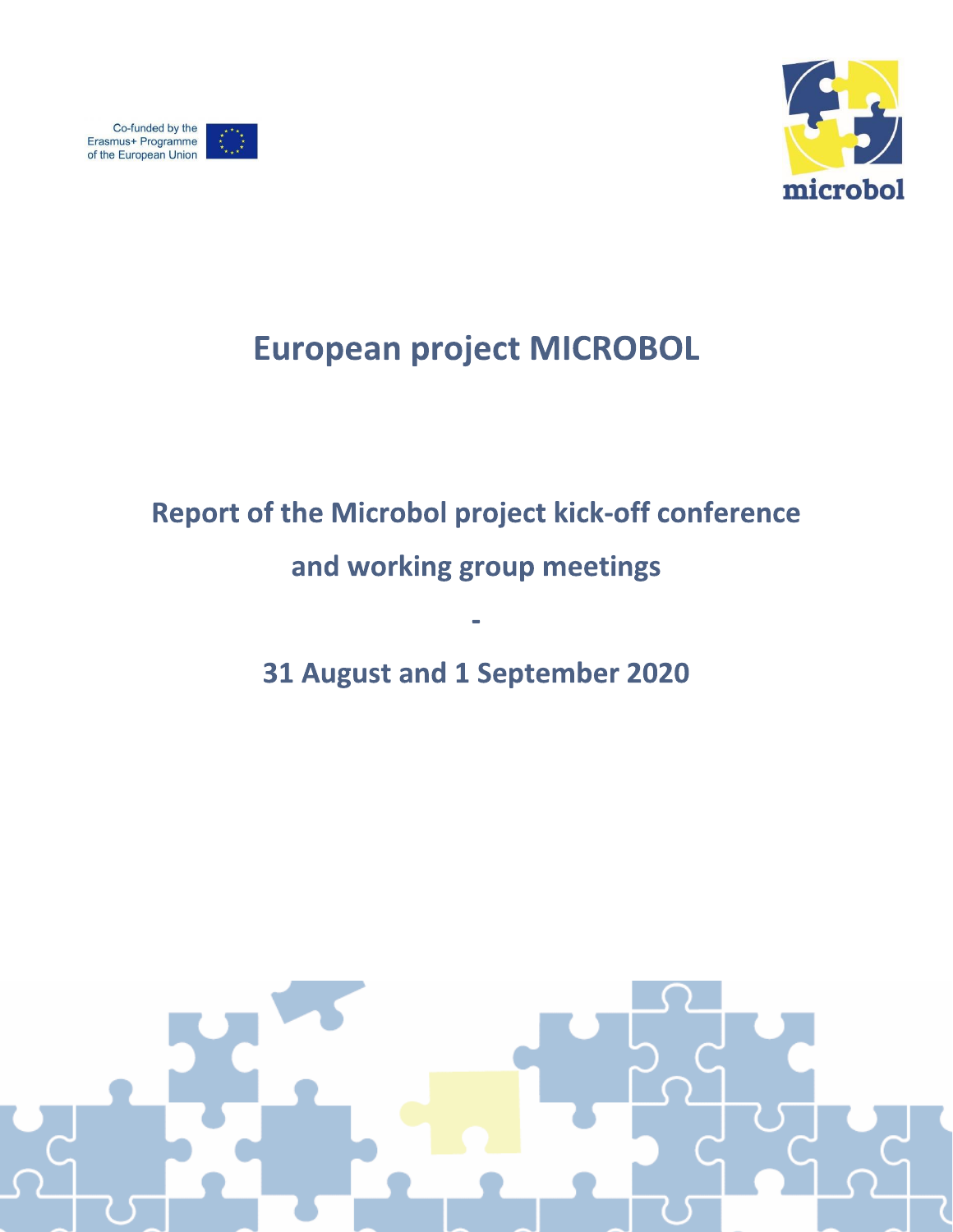The content of this report represents the views of the author only and is his/her sole responsibility. The European Commission and the Agency do not accept any responsibility for use that may be made of the information it contains.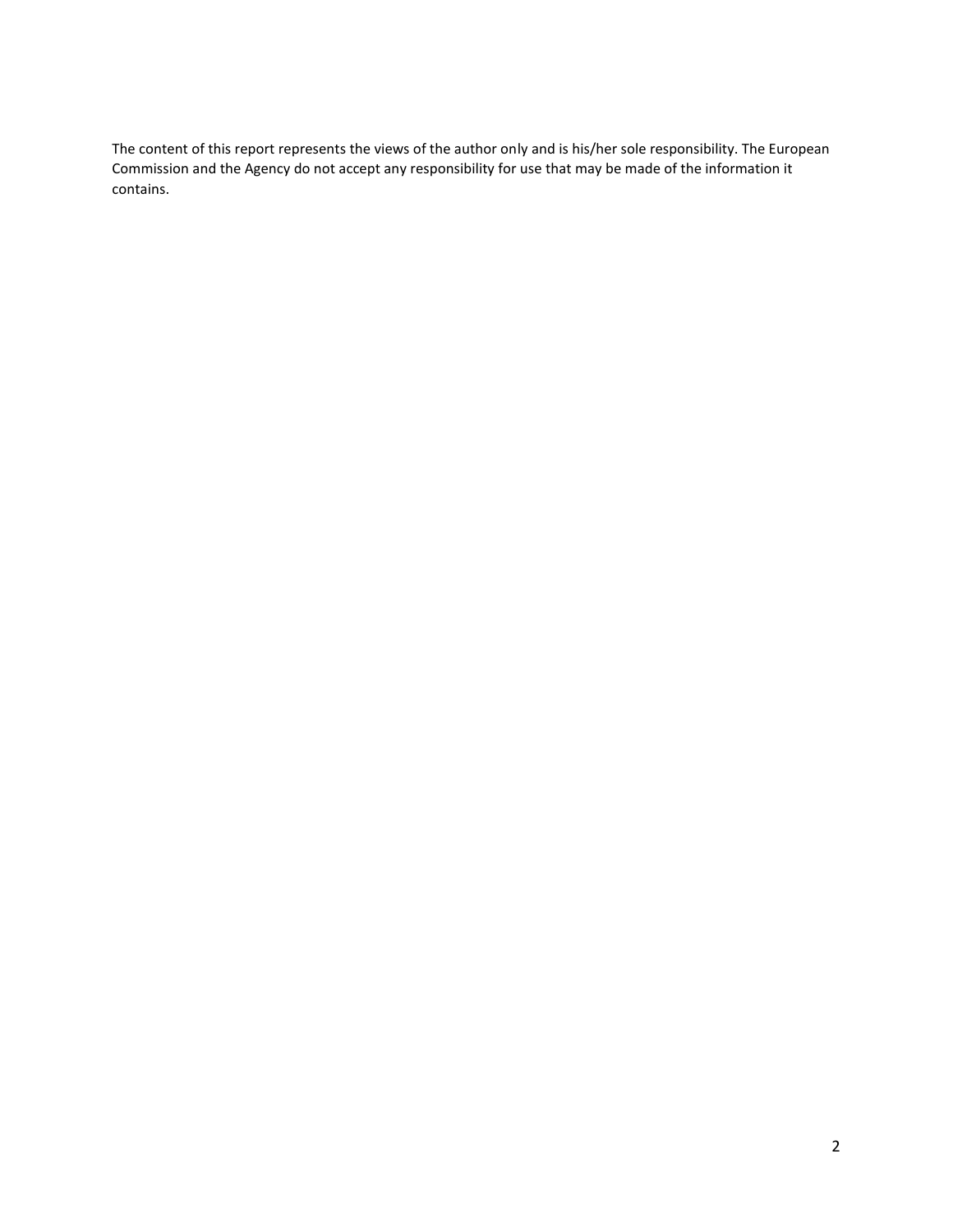## **Report of the Microbol project kick-off conference and working group meetings**

#### **31 August and 1 September 2020**

#### **I. Outline**

The Microbol project kick-off event, which included a plenary webinar and three working group meetings, took place in an online setting on  $31<sup>st</sup>$  August and  $1<sup>st</sup>$  September 2020. The event was specifically targeting national policy makers, including the BFUG members of the 48 EHEA countries. Additionally, a number of members of the working groups (nominated by national authorities but sometimes working for other organisations such as ENIC-NARIC offices or quality assurance agencies), project partners, and external experts also took part in the meetings. A total of about 150 people attended the webinar on  $31<sup>st</sup>$  August, while about 50 people took part in each of the three working group sessions on the  $1<sup>st</sup>$  of September. The participants lists are annexed to this report.

The main aim of the webinar was to inform participants about the current state of the art with micro-credentials and present a number of projects and initiatives on the topic at the European level. The event also presented the outcomes of the Microbol study, carried out by the EUA, and collected further feedback for its finalisation. The event was also to provide material for the work of the working groups, which started their work with the initial meeting the day after the webinar.

The main aim of the working groups was to comment on the draft definitions for microcredentials to be used as reference for the work throughout the project, and to address issues related to the connection of micro-credentials to each of the three EHEA key commitments: QF and ECTS; recognition; and quality assurance. The working groups will continue their work in the coming months, with further two group meetings planned.

### **II. Day 1 – Kick-off webinar, 9.30- 12.40**

The first day of the kick-off event for the Microbol project was dedicated to a webinar in plenary setting, with a number of presentations from experts in micro-credentials, including presentations on current European initiatives in the field. The full programme is annexed to this report.

After the welcome by the Flemish Ministry of Education and Training, a keynote presentation was delivered by **Professor Bundit Thipakorn** from the King Mongkut's University of Technology Thonburi in Bangkok, Thailand, on the topic "Higher education of the future: micro-credentials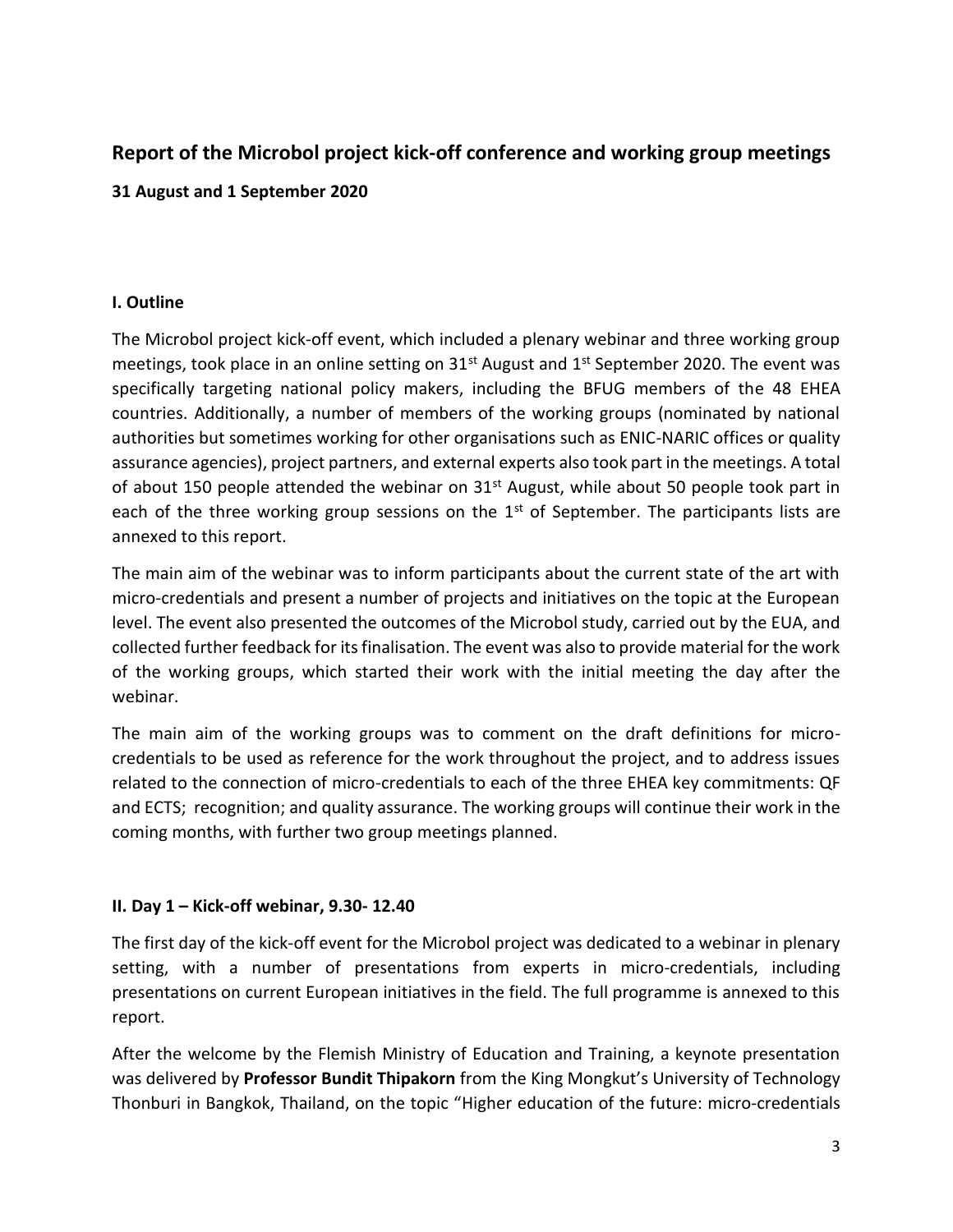in global context". The presentation provided the participants with a wider overview of the role and impact of micro-credentials in a constantly changing landscape of higher education globally.

The second presentation, delivered by **Elena Cirlan** from the European University Association, focused on the outcomes of the desk research report on micro-credentials and their link to the EHEA key commitments. The proposed definition on micro-credentials for the purposes of the project was presented as well, and the audience was invited to contribute to its further shaping through a mentimeter survey as well as comments in the chat.

The vast majority (72% of the respondents) thought that nothing needed to be deleted from or add to the definition, while 28% provided suggestions for some changes. When asked what might need to be deleted from the draft definition, the main issues raised were: limiting the definition to higher education only; requirement to specify the QF level; and reference to the EHEA context and the Bologna Process tools. In terms of issues to be added, the participants suggested as the most important point issues related to the ECTS volume of the credentials, and in particular stating the minimum requirement. In other words, the participants underlined the need to define more clearly what a "small unit" means in practice. In addition, quality assurance aspects, including the ESG; the stackability of micro-credentials; and the definition of "credentials" itself were listed as important additional issues to be included. Also, several participants wanted to have more details on what is meant by "other providers", and expressed the need to acknowledge the many non-HE micro-credentials (of many different names) already being delivered in a vacuum of definitions and commonly agreed 'rules of the game', and to discuss how to deal with them in a new EHEA framework.

The presentation itself outlined the main benefits of micro-credentials as well as the key challenges for their use and implementation. The challenges identified were:

- lack a consensus on a definition
- lack of clarity which leads to confusion for learners and employers
- lack of funding mechanisms in many continental European countries
- lack of validation mechanisms
- issues related to their storage and portability.

The presentation concluded by underlining the importance of finding a common definition for micro-credentials to overcome the current challenges.

**Vanessa Debiais-Sainton** from the European Commission DG Education, Youth, Sport and Culture presented on the role of micro-credentials in the EU agenda for higher education. Her presentation outlined the policy priorities in respect to micro-credentials and the topicality of them in times of changing nature of work and of the current COVID-19 pandemic. The presentation called for joint action at the European level to create a real European approach for micro-credentials including the development of European standards for quality and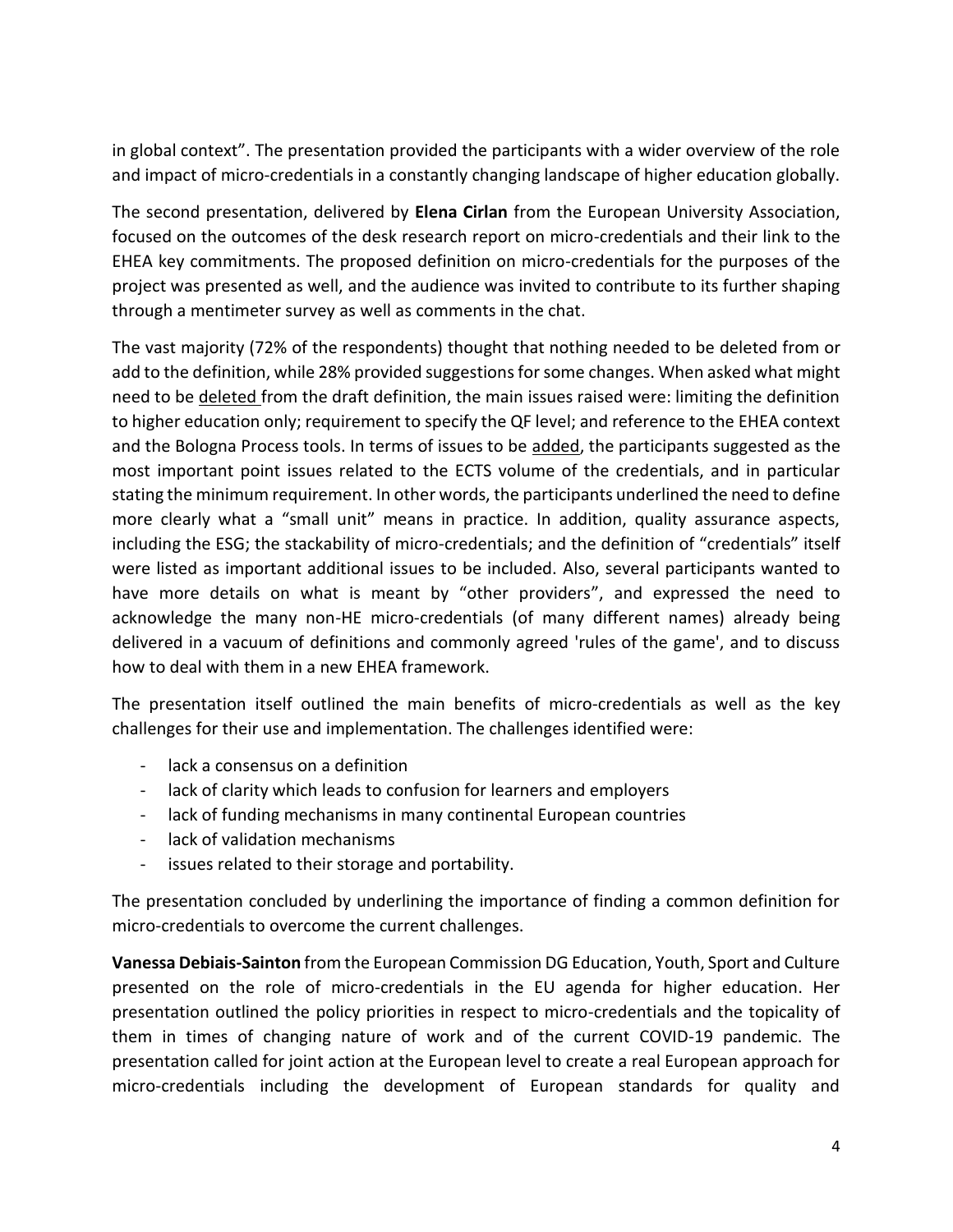transparency; the inclusion of micro-credentials in qualifications frameworks; and easier ways for individuals to store and showcase acquired micro-credentials through Europass. Also an EU definition on micro-credentials was presented.

A comment from the audience called for a common definition of micro-credentials within the EHEA and the EU so as to avoid having two parallel definitions. The project team replied to this that the EU definition is likely to remain broader than the MICROBOL definition, as within the project the intention is to have a more limited scope focusing on provision by and through HEIs. It was also underlined, that the currently proposed two definitions seem not to be in conflict with each other. Throughout the project there will be close communication between the Commission and the project to align the definitions as much as possible. The working groups will take this into account when completing the definition.

Another question concerned how micro-credentials will be incorporated into Erasmus+ and the European Universities Initiative funding. In response, a number of European Universities are already working on the development of micro-credentials as part of their core activities. Erasmus+ can provide support through Key Action 2 and 3 calls (like strategic partnerships, knowledge alliances, calls for policy development), including the new specific call on digital developments, published in August 2020. On a question about the interaction of the European Student Card with the development of micro-credentials, the response was that every technological development in micro-credentials will be taken into account for the developments of the European Student Card and vice versa. This will enable that these developments are supporting each other.

A question was also raised on the "European standards for quality and transparency" that the European Commission would like to develop as part of the European approach for microcredentials, and whether that would be something different and in addition to ESG and European Transparency tools. The response was that the ESG remain a relevant framework of reference but that some additional guidance may be needed for this specific type of educational offer.

The second part of the webinar started off with three presentations of current projects or specific approaches to micro-credentials. **Anthony Camilleri** presented the Micro-HE & OEPASS projects, **George Ubachs** the Common Microcredential Framework (CMF) and **Rolf Reinhardt** the growing importance of micro-credentials for employers and talent markets based on his experience in LinkedIn.

The audience discussed a point raised by Anthony Camilleri, to distinguish between the quality of the content (the course) and the quality of the "envelope"(i.e. the technology used to deliver the credential, to verify identity, alignment with standards to allow IT interoperability). While the quality of the content is under the remit of the ESG, including the proper use of the existing tools in for the recognition of credits (ESG 1.4.), the quality of the "envelope" may need to be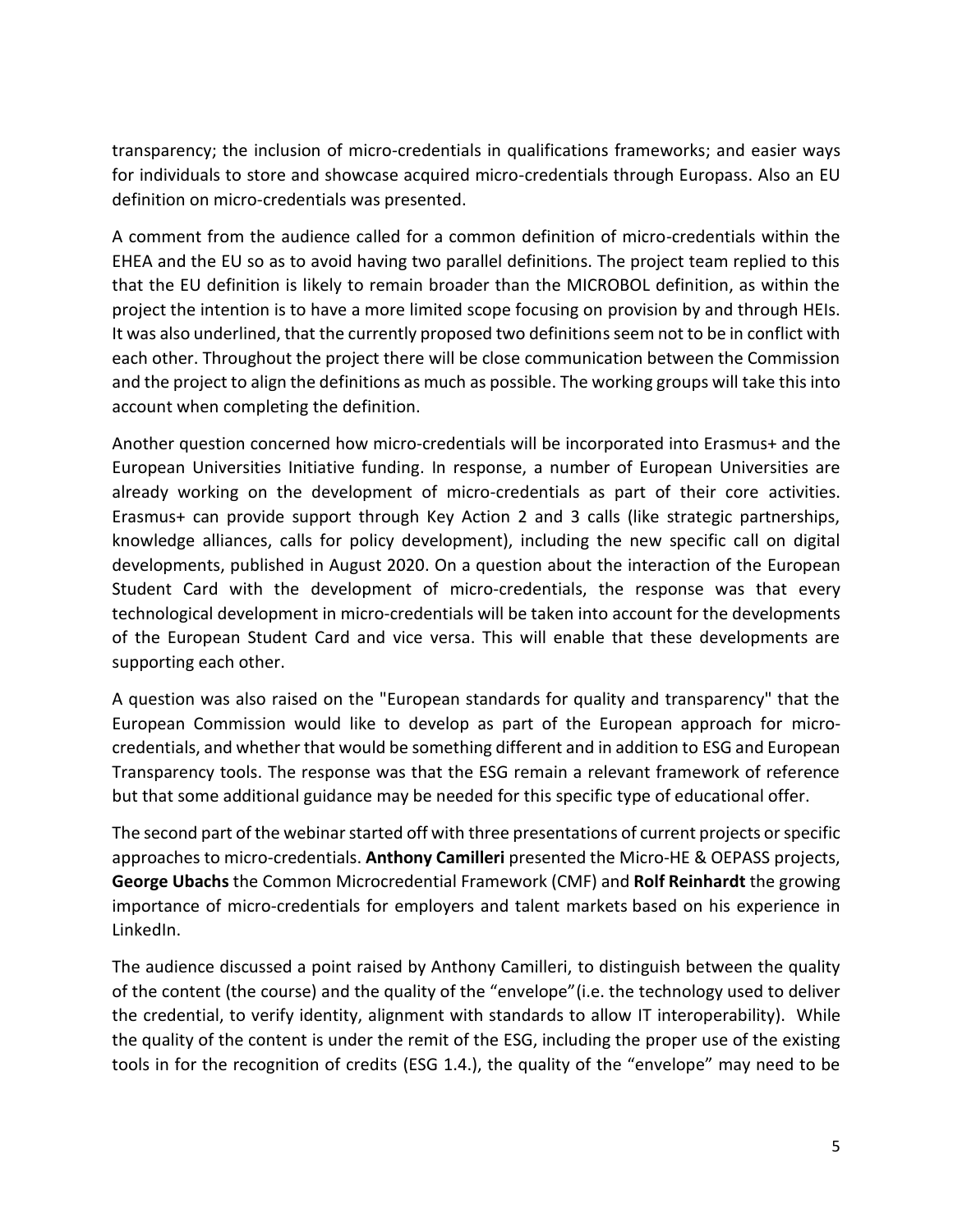addressed separately with specific tools and additional standards that may not necessarily need to be integrated into the ESG.

Another topic raised in this session was the identification of the correct QF level for the credentials. An example was provided how a course on "Japanese for beginners" might be taken at the lower level for a programme on Japanese studies, and at a higher level within a programme on international business, for example. The Swedish approach where a course, and not a degree, is graded, and where courses can be taken at different QF levels during the studies, was provided as a possible way to approach the issue.

**Magalie Soenen** from the Flemish Ministry of Education and Training presented the project activities and outlined its objectives and expected outputs. The final presentation of the day was delivered **by Tia Loukkola** from the European University Association, co-author of the desk research study of the Microbol project. Her presentation focused on outlining the implications of the study for the further development of the EHEA tools to accommodate and be usable for micro-credentials as well. The final presentation paved thus the way for the work of the working groups, which were to follow.

When asked via mentimeter to what extent the current EHEA tools may be applicable to microcredentials the respondents thought that the ECTS are by far most applicable, followed by the Diploma Supplement, the ESG, and the qualification frameworks, and with Lisbon Recognition convention following closely behind.



## To which degree do you think the tools on key commitments are applicable to micro-credentials?

65<br>**A**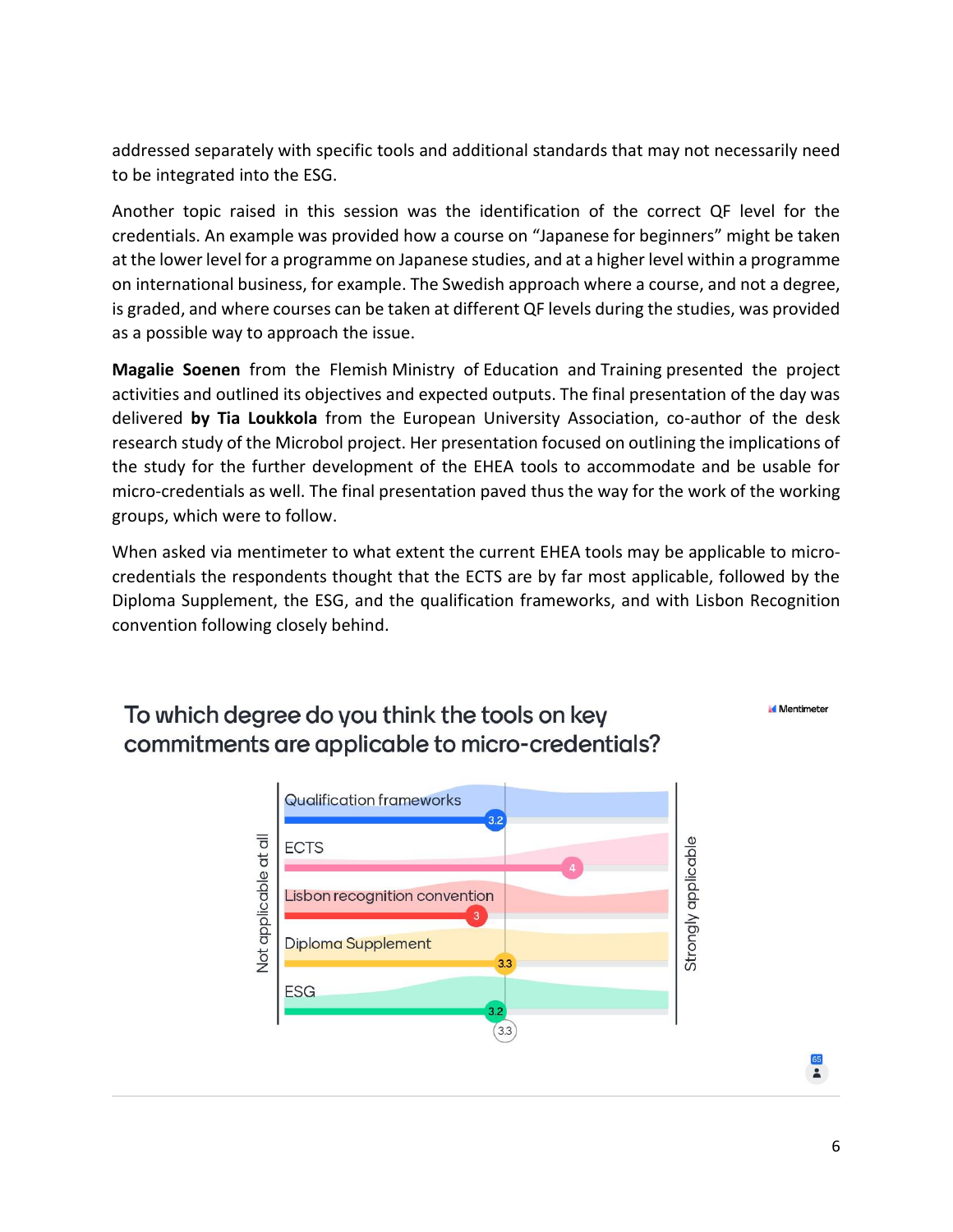A participant raised a point regarding the ECTS and QFs calling for a separate examination of the applicability of the QF-EHEA and the ECTS as it may be the case that the ECTS are considered highly applicable to micro-credentials whereas the QF-EHEA with its firm three-cycle degree structure may be considered not flexible enough to accommodate micro-credentials. One of the participants mentioned that the Lisbon Recognition Convention supports a flexible approach for those with incomplete qualifications such as refugees and wondered whether a similar approach could be used for micro-credentials. Validation of non-formal and informal learning can also lend a lot of expertise to exploring of this topic.

Feedback received from the participants during and after the event was overwhelmingly positive. There is clearly a need to get reliable information and exchange views on the topic of microcredentials and many participants expressed their keen interest in working further in this area. The organising team was complimented of the well organised event with well-functioning technical aspects, good presentations, and clear materials.

#### **III. Day 2 – Working Groups**

The second day of the kick-off conference consisted of three consecutive working groups meetings on the three topics of the EHEA key commitments: quality assurance; qualification frameworks and ECTS; and recognition. Each group was attended by a different set of participants, based on nominations from the BFUG members and consultative members. Each group was attended by around 50 participants. The complete participant lists are annexed to this report.

The working group sessions followed a common format:

- 1. Introduction by the lead moderator
- 2. Discussion on the definition of micro-credentials
- 3. Input presentation by the experts, to provide some reflections on specific issues posed by micro-credentials and/or presentation of already existing frameworks that could be used/integrated in this context.
- 4. Discussion involving all participants about the challenges related to the application of the existing Bologna tools to micro-credentials
- 5. Roadmap and proposals for the way forward.

The key aim was to consider how the existing tools of the EHEA can be used or should be eventually modified to accommodate micro-credentials into the Bologna framework. Each group was also tasked to set up a roadmap identifying the key steps (needed adjustments, possible challenges, etc.) in the integration of micro-credentials into the framework(s). In addition, each group was to comment on the draft definition for micro-credentials.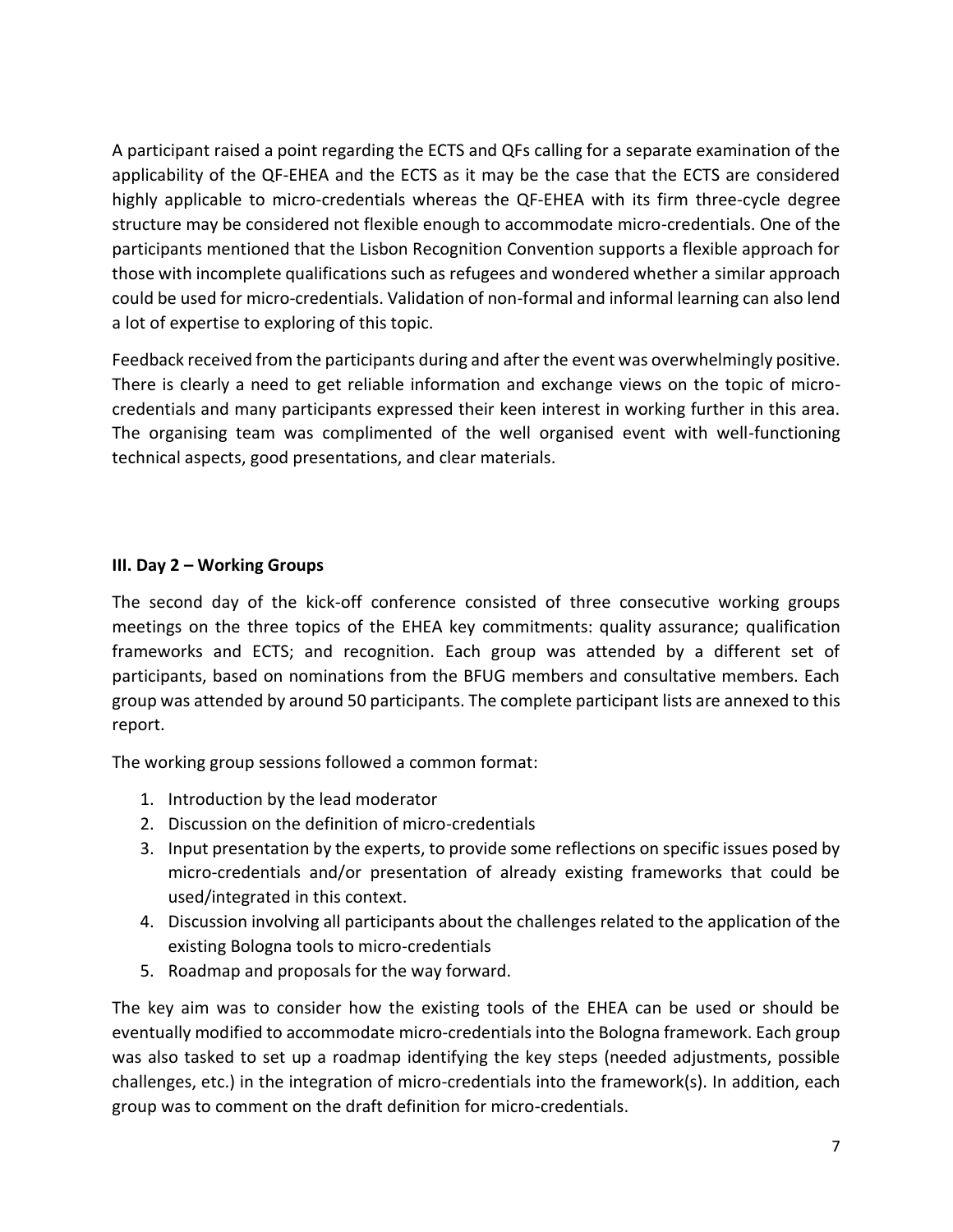Separate comprehensive reports of the working groups were produced for the internal use of the groups in order to support their future work. The key issues, including observed challenges and questions to be addressed in the future work are contained in detail in those reports. Brief summaries of key issues are presented here below.

#### **1) Working Group – Quality Assurance**

#### **Summary of key discussion points**

- Regarding the definition of micro-credentials, the **goal is considered as accurately described** in the draft definition for the project (average 5.8 points on a scale of 1 ("not accurate") to 7 ("very accurate"). In terms of the scope, 78% of the 46 respondents answered that the **scope was correctly defined**, while 22% wished to modify the scope. Specifically, several participants felt that the definition should not be limited to HEI providers of micro-credentials, but that diverse providers outside of HEIs should be included. However, it was indicated during the discussion that the definition was purposely limited to micro-credentials provided or recognised by HEIs, as these microcredentials can be subject to national legislation on higher education.
- Quality assurance deals with **establishing trust**, by providing the infrastructure to recognise a quality micro-credential. For micro-credentials issued/offered by HEIs, a wellknown QA system, based on the ESG, is in place. For other providers this infrastructure is often based on the reputation of the issuer, although how the reputation of quality is established and who decides on this reputation is not always clear.
- **A register of trusted issuers**, including non HEI-providers, might be useful and address the issue of trust in different providers. For HEI providers, DEQAR provides a basis of such a reference at the European level and is based on the ESG. For non-HEI providers further discussion is required. The important point is to have transparency on the processes and criteria used, as this adds to the value and usability of a credential.
- **The overall quality of a credential cannot be detached from its recognition and portability**. It is therefore not ideal to stake the quality of a micro-credential only on the statement of quality, without the correct processes to verify it.
- The key concerns on micro-credentials offered by HEIs is considered to be related to **recognition**. Other important challenges included cost and (lack of) quality assurance or accreditation.
- The key concerns for micro-credentials offered by other providers include the possibly **limited use of the credential**, the (lack of) possibilities to integrate the credential into a study programme, and the fact that the provider is not a HEI, which may all make the credential less trustworthy and usable.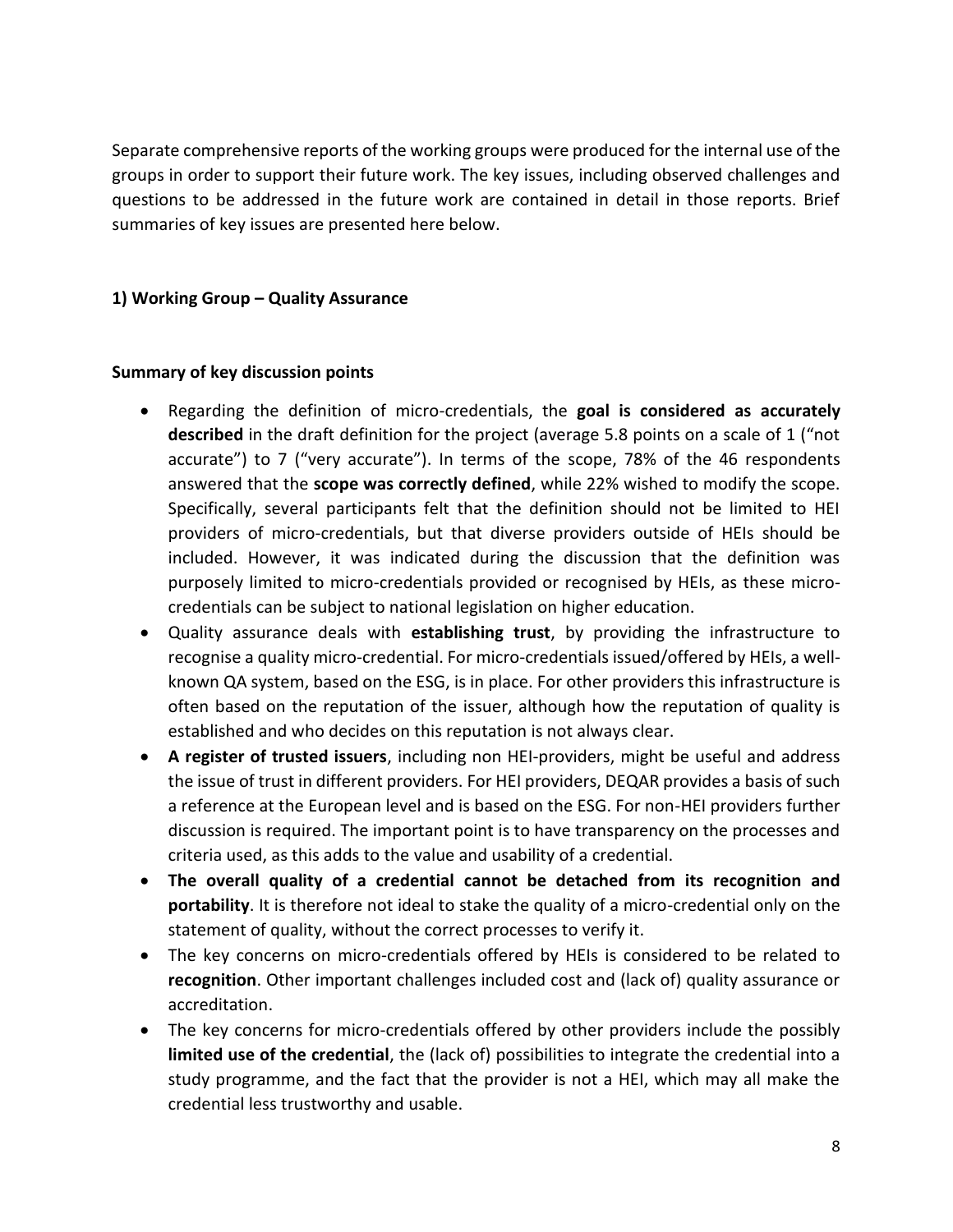- Trust in micro-credentials may be increased if the micro-credential is associated with or **offered by an accredited HEI**, and/or recognised by an appropriate body as valuable and trustworthy. The reputation of the institution contributes to the perception of quality associated with a credential. The awarded certificates need to be **visible in and relevant to the labour market**.
- As to the role of external quality assurance in this context, the key point made was that for a micro-credential to be of comparable value to a similar 'traditional' qualification, the **QA requirements/criteria should also be the same**. The procedure itself can be different to accommodate the different nature of the different providers, and the future framework should allow for this diversity and be applicable to all providers. Quality assurance and accreditation have an important role to plan in increasing trust and facilitating recognition.

#### **Questions and challenges proposed for further discussion**

The following questions and challenges were specifically indicated as important for the future work of the working group:

- Determining objective criteria for the framework applicable to all providers of microcredentials. The quality of a credential should not only be based on the reputation of the provider but should be objectively measurable and transparent.
- Consider how the tools that have been developed for degrees from recognised HEI's also apply to smaller qualifications such as micro-credentials.
- Address issues of trust. It is challenging to connect other providers with national educational legislation. This means that the trust in the quality of micro-credentials falls on the shoulders of local HEIs that are already recognised.
- Consider the stackability of micro-credentials and specifically whether a degree built up with micro-credentials by different providers (all recognised by HEI's), means the same as a full "traditional" degree.
- Further develop the definition of micro-credential.

#### **2) Working Group – Qualifications' Frameworks and ECTS**

#### **Summary of kay discussion points**

- **The current working definition is workable,** but there needs to be room for improvement as the project and understanding of the topic evolves. The discussion and comments made during the kick-off seminar should be also taken into account for its revision.
- **Should the final definition indicate a certain number of ECTS, the participants seemed to prefer a range of ECTS instead of fixed number.** Some participants saw that this range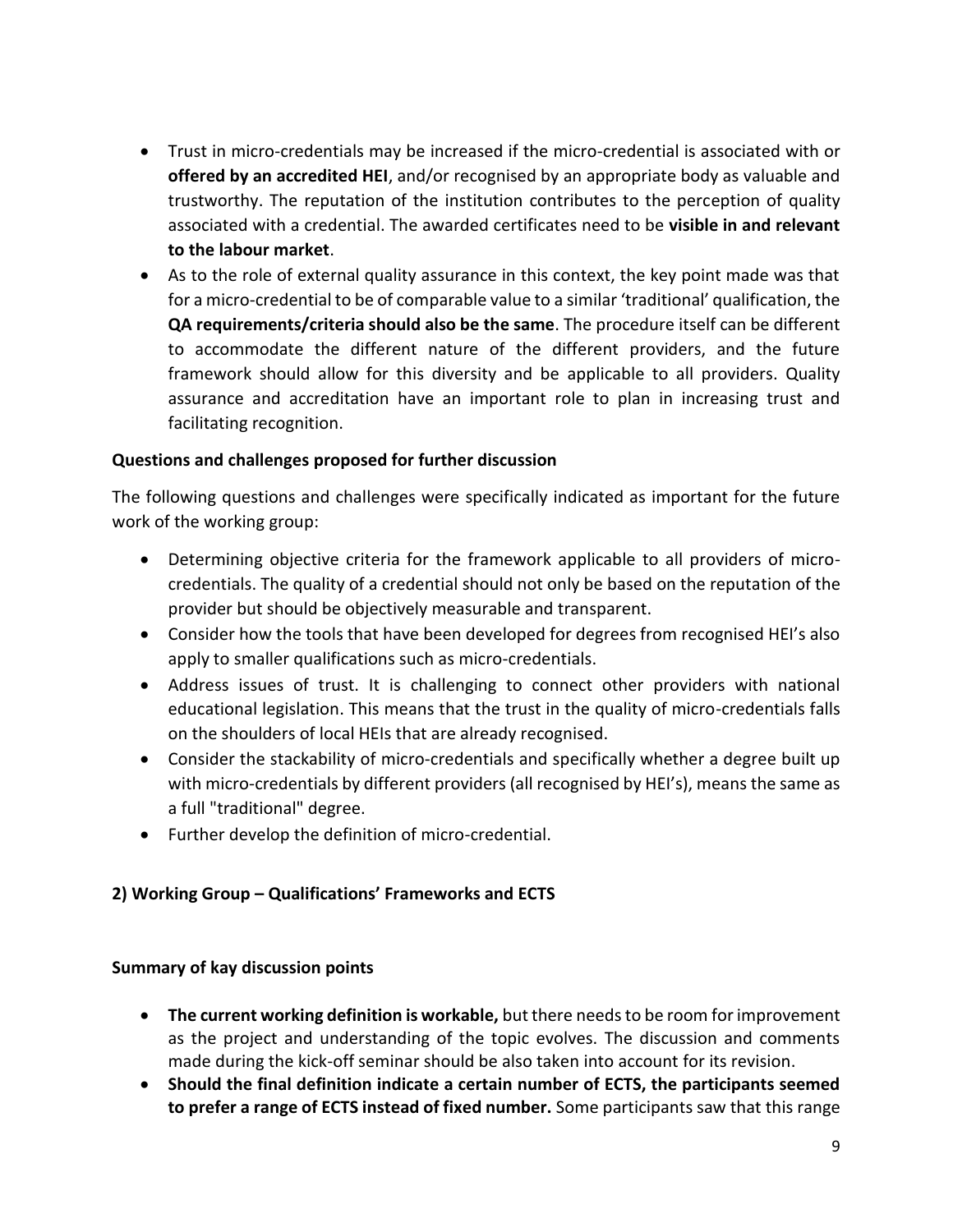should however be rather limited, as a larger range would generate confusion about the actual value of the micro-credentials. The notion of nano-degrees led to discussion on the need for different categories.

- **Micro-credentials are an emerging topic within the higher education sector at the national level.** According to the Mentimeter question directed to the WG participants (n=35), 15 respondents answered that they have had some discussion on the topic, whilst 16 said that they had not yet had any discussion. Four did not know whether the topic is discussed or not.
- **The Bologna tools are fit for purpose also when addressing micro-credentials.** However, further work is needed to explore the opportunities and possible challenges when applying them to micro-credentials. This work should be supported by discussion at the national level.
- According to the Mentimeter survey, **only half of the respondents though that the levels of programme learning outcomes indicated in the QF-EHEA are known well enough in their country** (9 yes, 10 yes probably), whilst 13 thought they are probably not. Four thought that they are not known at all (n=36).
- The Bologna tools include ECTS, which means that **learning outcomes attached to indications of volume of learning are needed for micro-credentials as well** to make the value their represent more understandable and transparent for the wider public, including employers.
- The value of the micro-credentials will also be determined by their **quality and there should be further work to see how to express this.**
- Instead of concentrating on the definition, the work should address how to **incorporate the microcredentials in the existing QF systems,** as a common approach to this is needed.
- Here, **sectoral qualifications frameworks** were seen as useful in identifying the levels of micro-credentials within the QFs.
- It was also noted that connecting existing tools (such as descriptors) to micro-credentials may in some contexts require a change in the mindset.
- The discussion on micro-credentials should be therefore linked to **a wider discussion on skills and opportunities for access to the labour market** as well as to other learning opportunities, also on national level, and by other providers. Various stakeholders need to be involved in the discussions.
- **Recognition of prior learning (RPL) by higher education institutions can connect microcredentials** offered by other providers to the Bologna system: the ECTS guide indicates how. But the question is whether the procedures are clear enough and sufficiently well known.
- **Clear and transparent definition of the elements and format** used to describe microcredentials will be necessary so that providers can correctly describe them and document their value.

#### **Questions and challenges proposed for further discussion**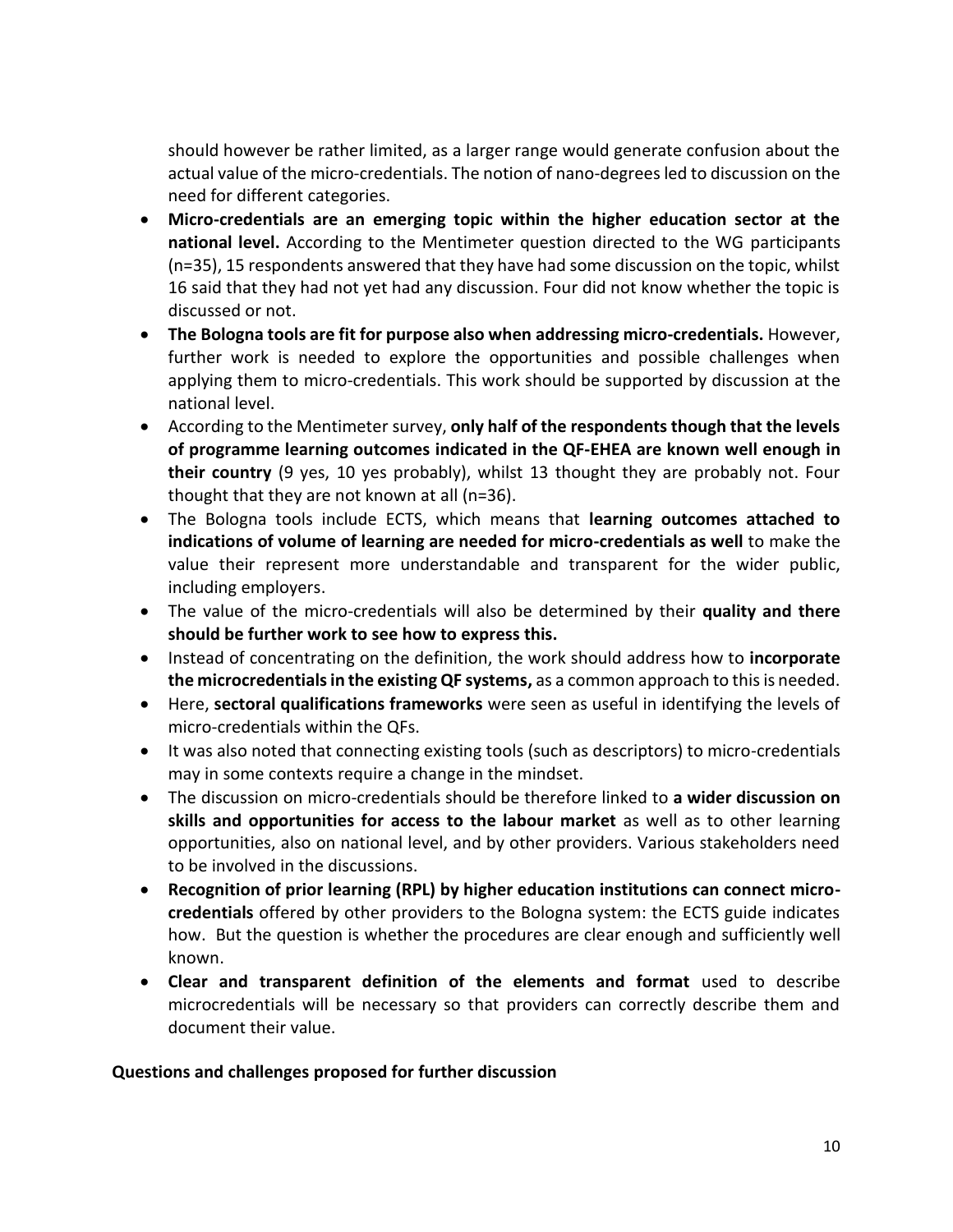- Bologna tools can be used for the description of micro-credentials, but working out the details is needed
- These include the ECTS, which means that learning outcomes attached to indications of volume of learning are needed for micro-credentials as well
- Sectoral qualifications frameworks can help identify the levels of micro-credentials within the QFs
- Recognition of prior learning by higher education institutions can connect microcredentials offered by other providers to the Bologna system: the ECTS guide indicates how, we must investigate whether the procedures are clear enough and well enough known.
- setting (small) range of ECTS for micro-credentials, and possibly for nano-credentials.
- Transparency in quality of micro-credentials
- Fitting micro-credential in existing QF systems (including micro-credentials into the NQFs if there are national specificities with respect to the QF-EHEA).
- Link micro-credentials to wider discussion on skills and opportunities for (new) access to labour market as well as to other learning opportunities also on national level.
- Definition of the elements and format to describe micro-credentials so that providers can correctly describe and document their value
- Link MCs to wider discussion of labour market and learning opportunities
- Discussion on the definition of micro-credentials needs to continue

#### **3) Working Group – Recognition**

#### **Summary of key discussion points**

- In terms of the definition, the group suggested that **reference should be made to the principles of the Lisbon Recognition Convention**, as the RPL is only a specific kind of recognition that limits the scope of the statement. In other words, for recognition of micro-credentials, the LRC should be applied.
- The "small volume" definition was found weak, and preference should be given to finding **a more precise identification of what is meant by "small volume".**
- **The e-VALUATE project was mentioned as a possible tool** to build on as it studied the state of play regarding online learning, MOOCs and SPOCs, and the use of Bologna tools to recognise them. Indeed, the seven elements of the e-VALUATE (i.e. quality of the study programme, verification of the certificate, level of the study programme, learning outcomes, workload, the way study results are tested, identification of the participant) project should be taken into account when assessing a micro-credential
- It is important that institutions awarding micro-credentials need to be **quality assured.**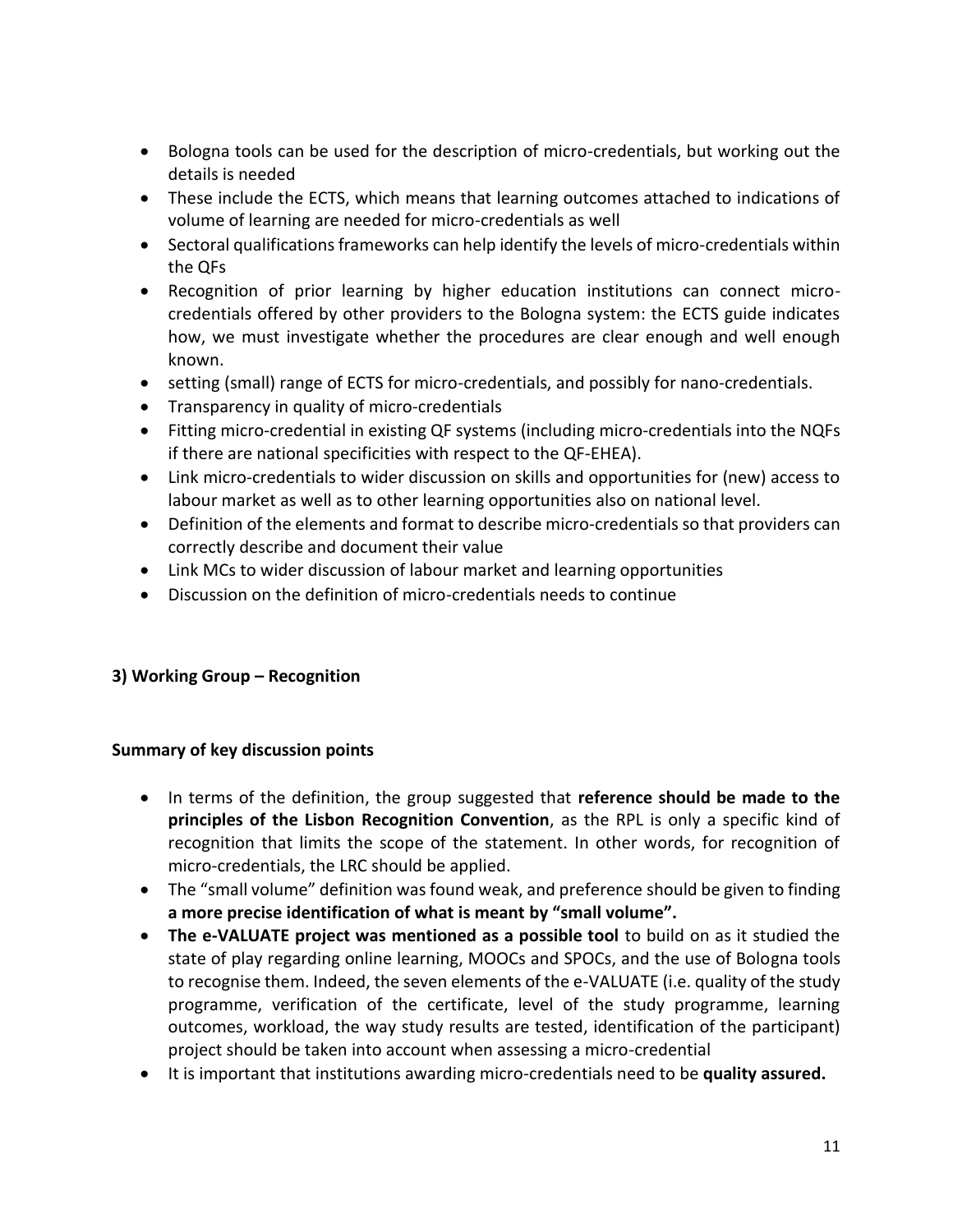- In response to an online poll, 36% of the group members would recognise a microcredential, 12% would not, while the majority of 52% would do so depending on the specific case. **Recognition was considered most likely if awarded by a recognised HEIs,** and with transparent information. Reference to QF-EHEA or NQF was considered important by 64% and ECTS reference by 58%. Also an official list of providers was considered a useful support for recognition.
- In the case of a micro-credential awarded by a higher education institution, the principles of the LRC would be applied. In case the awarding institution is not part of the higher education sector, the micro-credential would be recognizable if the LRC principles are applied too.

**No specific additional questions or challenges were identified in this first discussion and the group will thus focus in its future work on the topics already identified in the desk research study.**

#### **List of annexes**

- Annex 1 Programme of kick-off webinar
- Annex 2 Programme of working groups
- Annex 3 Participants list webinar
- Annex 4 Participants list WG on QA
- Annex 5 Participants list WG on QF and ECTS
- Annex 6 Participants list WG on Recognition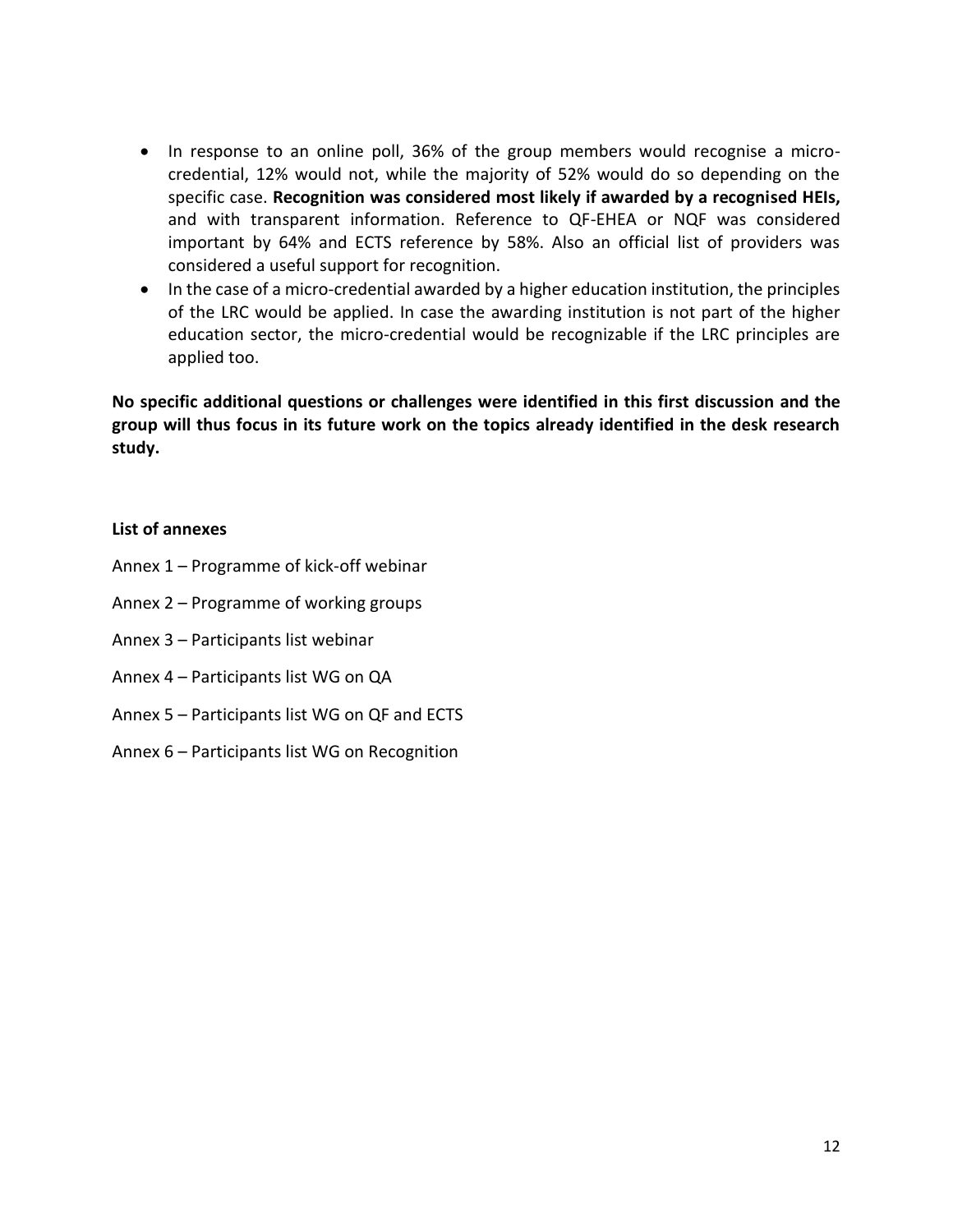#### **Annex I**

## **Kick-off Conference Microbol**

**Day I - Monday 31 August 2020 – Webinar on Micro-credentials** 



**Central European Time (CET), Brussels, Belgium** 

- **9.15 Testing of the system**
- **9.30 Welcome by the Flemish Ministry of Education and Training**
- **9.40 Keynote – Higher education of the future: micro-credentials in global context**  *Professor Bundit Thipakorn, King Mongkut's University of Technology Thonburi, Bangkok, Thailand*
- **10.00 What are micro-credentials and what is the added value they bring?**

*Elena Cirlan, Project and Policy Officer, EUA*

- **10.20 Micro-credentials and their contribution to higher education in the European Union** *Vanessa Debiais-Sainton, European Commission DG Education, Youth, Sport and Culture*
- **10.40 Break**
- **11.00 Current projects and frameworks on micro-credentials in the EHEA**

*Micro-HE & OEPASS projects – Anthony Camilleri*

*Common Microcredential Framework (CMF) - George Ubachs*

*The growing importance of micro-credentials for employers and talent markets - Rolf Reinhardt*

**12.00 The Microbol project and its activities**

*Magalie Soenen, Policy advisor higher education, Flemish Ministry of Education and Training*

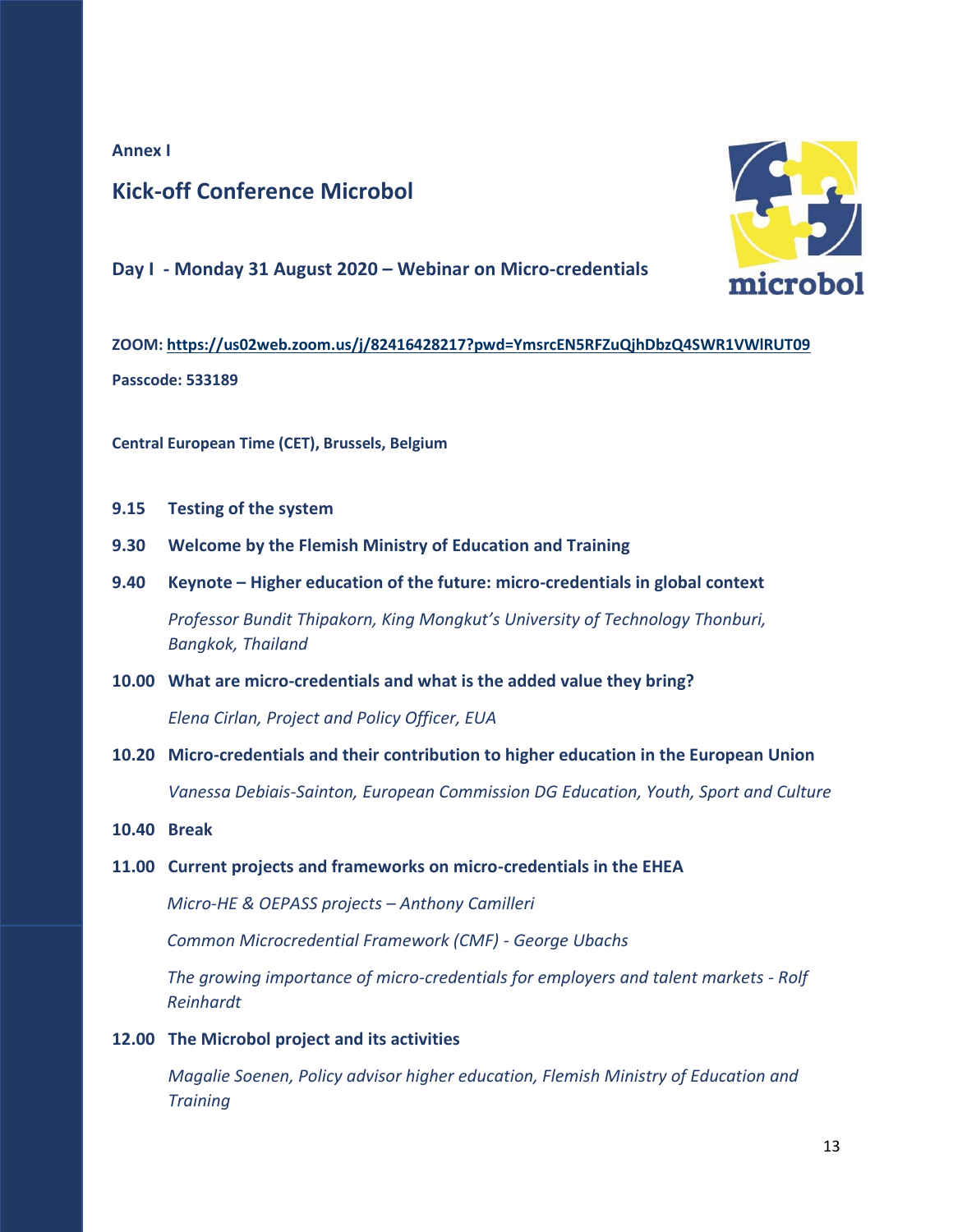#### **12.15 Micro-credentials and the EHEA tools**

*Tia Loukkola, Director for Institutional Development, EUA*

#### **12.35 Concluding remarks and end of the webinar**

Co-funded by the<br>Erasmus+ Programme<br>of the European Union

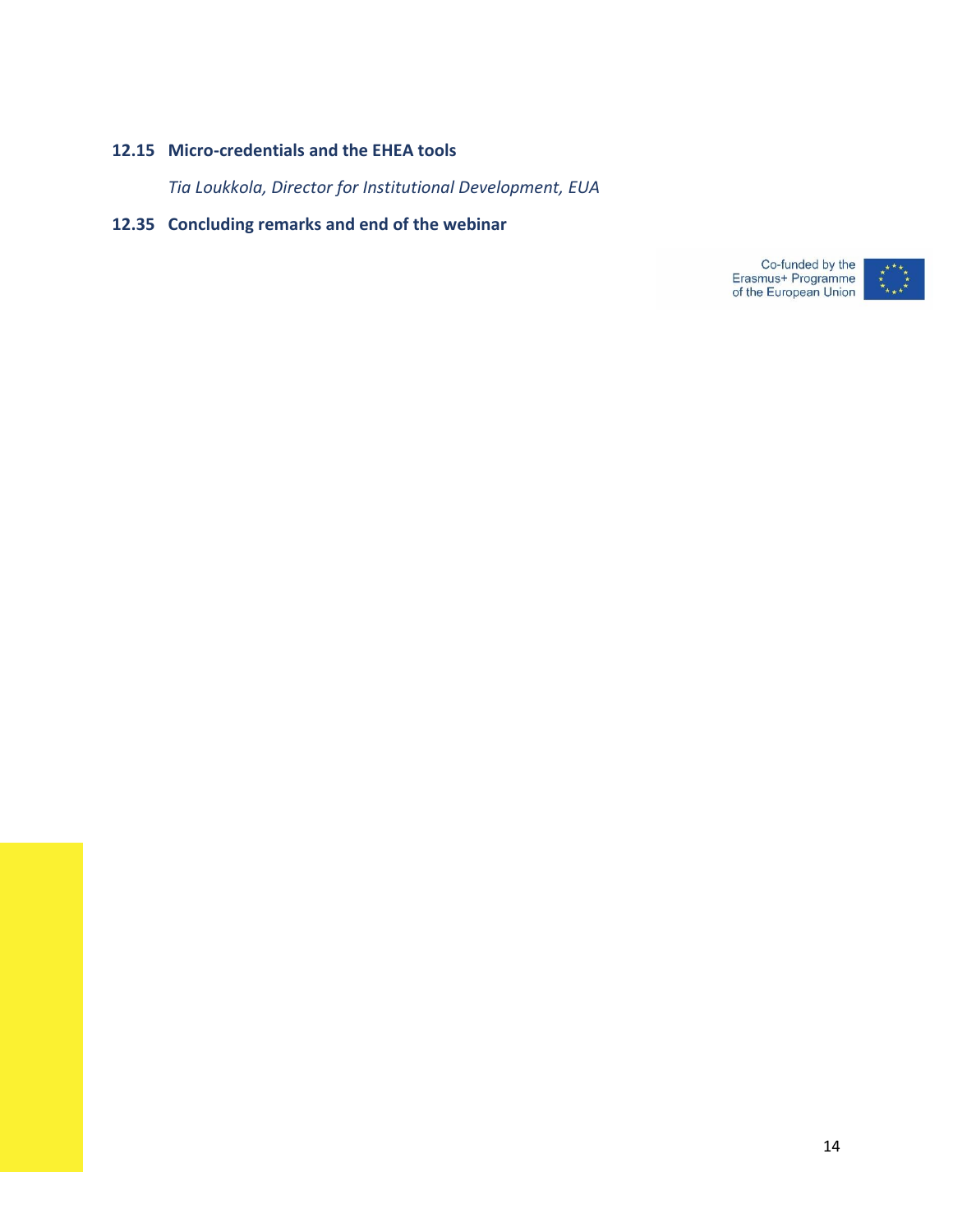#### **Annex II**

## **Kick-off Conference Microbol**



#### **Day 2 – 1 September 2020 - Working groups**

**Central European Time (CET), Brussels, Belgium** 

#### **Group 1 – Quality Assurance**

Facilitators: Belgium-Flemish Community, Peter van der Hijden, Anthony Camilleri

Timing: 9.00-11.00h, [Microsoft Teams link to workshop QA](https://teams.microsoft.com/dl/launcher/launcher.html?url=%2f_%23%2fl%2fmeetup-join%2f19%3ameeting_MzJkMGRhMjUtNzgyNi00NzM1LTllMjctZTI4OWQ2NTBjNzcw%40thread.v2%2f0%3fcontext%3d%257b%2522Tid%2522%253a%25220c0338a6-9561-4ee8-b8d6-4e89cbd520a0%2522%252c%2522Oid%2522%253a%2522f9755bf2-ac6a-469d-9fb5-dabc6354c67b%2522%257d%26anon%3dtrue&type=meetup-join&deeplinkId=1875b11f-89e6-4812-ade2-feed15596155&directDl=true&msLaunch=true&enableMobilePage=true&suppressPrompt=true)

#### **Group 2 – Qualifications' frameworks & ECTS**

Facilitators: Finland, George Ubachs, Ann Katherine Isaacs

Timing: 11.15-13.15h, [Microsoft Teams link to workshop QF&ECTS](https://teams.microsoft.com/l/meetup-join/19%3ameeting_ZWIzMzZmMjgtYTg3ZS00MmVlLWJmMjUtOGQ2YTgzMTk0YWRm%40thread.v2/0?context=%7b%22Tid%22%3a%220c0338a6-9561-4ee8-b8d6-4e89cbd520a0%22%2c%22Oid%22%3a%22f9755bf2-ac6a-469d-9fb5-dabc6354c67b%22%7d)

#### **Group 3 – Recognition**

Facilitators: Italy, Frederik De Decker, Peter van der Hijden

Timing: 14.15-16.15h, [Microsoft Teams link to workshop Recognition](https://teams.microsoft.com/dl/launcher/launcher.html?url=%2f_%23%2fl%2fmeetup-join%2f19%3ameeting_MmUxODU0YmItYmMwOC00ZDhiLWI0OTgtMzA3NTA2NGYwMGY0%40thread.v2%2f0%3fcontext%3d%257b%2522Tid%2522%253a%25220c0338a6-9561-4ee8-b8d6-4e89cbd520a0%2522%252c%2522Oid%2522%253a%2522f9755bf2-ac6a-469d-9fb5-dabc6354c67b%2522%257d%26anon%3dtrue&type=meetup-join&deeplinkId=e8a1b00c-908b-426f-bd9d-6bf08fb355ed&directDl=true&msLaunch=true&enableMobilePage=true&suppressPrompt=true)

#### **Participants:**

Nominees of BFUG member countries

#### **Objectives and expected outcomes:**

The key aim is to consider how the existing tools of the EHEA can be used or should be eventually modified to accommodate micro-credentials into the Bologna framework.

Each group will also set up a roadmap identifying the key steps (challenges, needed adjustments, possible challenges, etc.) in the integration of micro-credentials into the framework(s).

#### **Methodology:**

Each working group will have the following structure:

- 1) Introduction by the lead moderator (Belgium-Fl, Finland, Italy) QA
- 2) Discussion on the definition of micro-credentials
- 3) Input presentation by the lead experts on the topic, to provide some reflections on specific issues posed by micro-credentials on that topic and/or presentation of already existing frameworks that could be used/integrated in this context.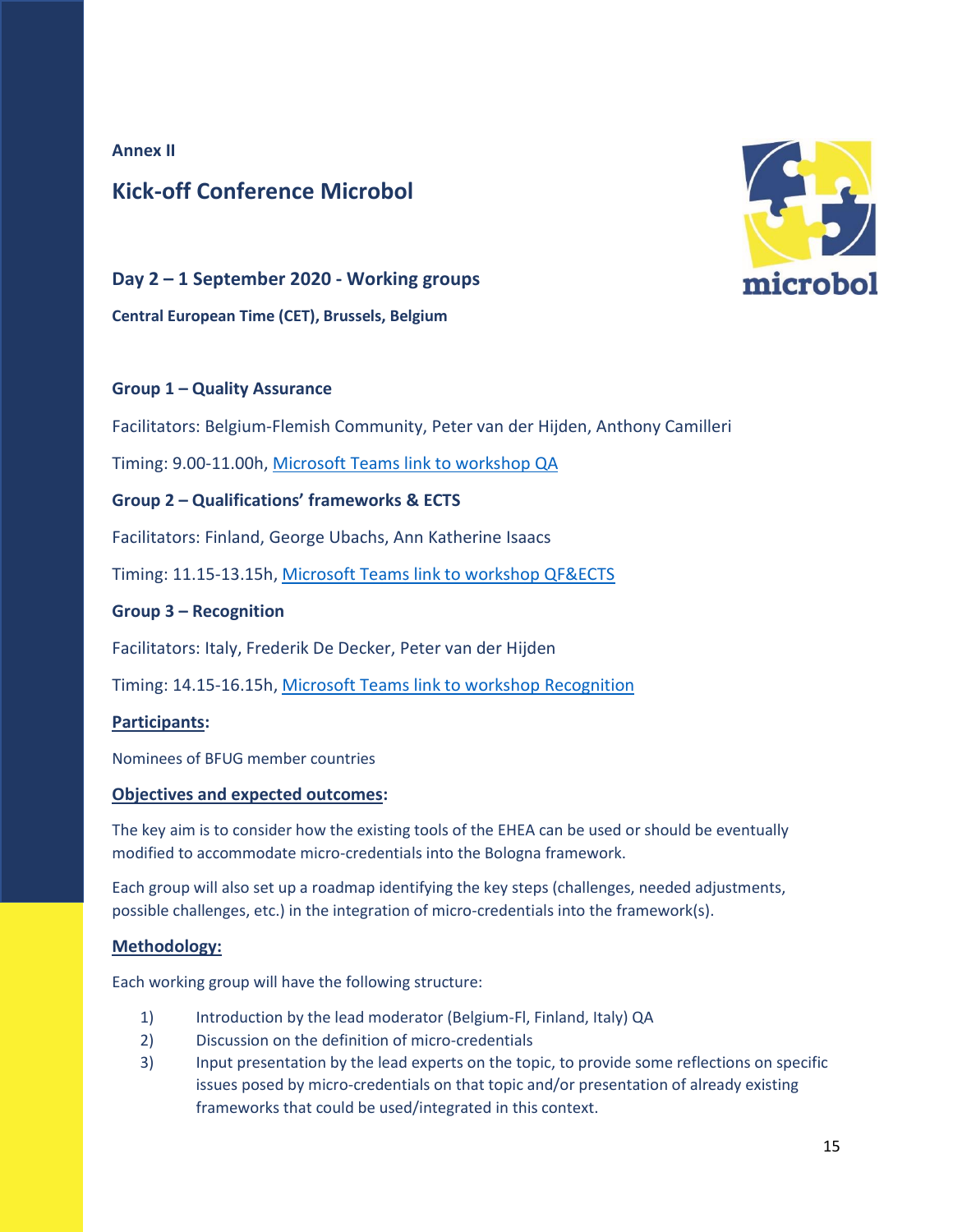- 4) Discussion involving all participants about the challenges related to the application of the existing Bologna tools to micro-credentials
- 5) Roadmap and proposals for the way forward

Co-funded by the<br>Erasmus+ Programme<br>of the European Union

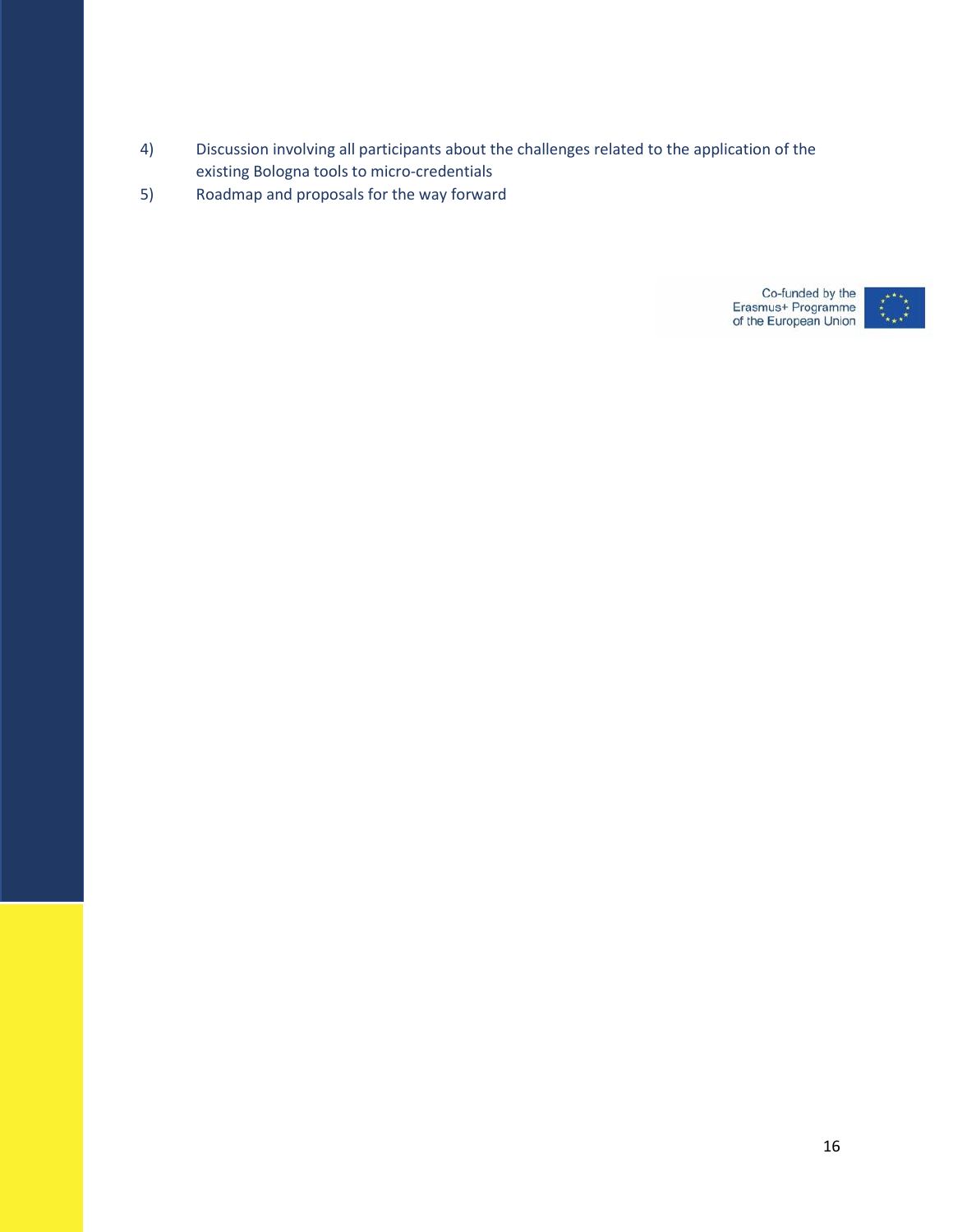#### **Annex III**

## **MICROBOL Kick-off Conference 31/08/2020**

#### **Participants**

## **Webinar**

| Linda Pustina               | Albania                          |
|-----------------------------|----------------------------------|
| Ani Hovhannisyan            | Armenia                          |
| Kristina Tsaturyan          | Armenia                          |
| <b>Andreas Weissenbaeck</b> | <b>Austria</b>                   |
| <b>Carmen Heidenwolf</b>    | Austria                          |
| Hannah Aichner              | Austria                          |
| Herwig Patscheider          | Austria                          |
| Katalin Szondy              | <b>Austria</b>                   |
| Sibylle Kneissl             | Austria                          |
| Stephan De Pasqualin        | <b>Austria</b>                   |
| Yashar Omarov               | Azerbaijan                       |
| Elena Betenya               | <b>Belarus</b>                   |
| Maryna Shalupenka           | <b>Belarus</b>                   |
| <b>Anna Gover</b>           | <b>Belgium</b>                   |
| <b>Anthony Jasper</b>       | <b>Belgium</b>                   |
| Anusca Ferrari              | <b>Belgium</b>                   |
| <b>Arielle Bouchez</b>      | <b>Belgium</b>                   |
| <b>Barbara Cleys</b>        | <b>Belgium</b>                   |
| <b>Caroline Hollela</b>     | <b>Belgium</b>                   |
| Eline De Ridder             | <b>Belgium</b>                   |
| Emilie Degueldre            | <b>Belgium</b>                   |
| Frederik De Decker          | <b>Belgium</b>                   |
| <b>Helene Peterbauer</b>    | <b>Belgium</b>                   |
| Inge Mangelschots           | <b>Belgium</b>                   |
| Paul Leys                   | <b>Belgium</b>                   |
| Valérie Van Hees            | <b>Belgium</b>                   |
| Nadia Reynders              | <b>Belgium/Flemish Community</b> |
| Dora Scott                  | <b>Belgium/Flemish Community</b> |
| <b>Nina Mares</b>           | <b>Belgium/Flemish Community</b> |
| Magalie Soenen              | Belgium/Flemish Community        |
| Peter van der Hijden        | <b>Belgium/The Netherlands</b>   |
| <b>Aida Duric</b>           | Bosnia and Herzegovina           |
| Daria Duilovic              | Bosnia and Herzegovina           |
| Dzenan Omanovic             | Bosnia and Herzegovina           |
| Petar Maric                 | Bosnia and Herzegovina           |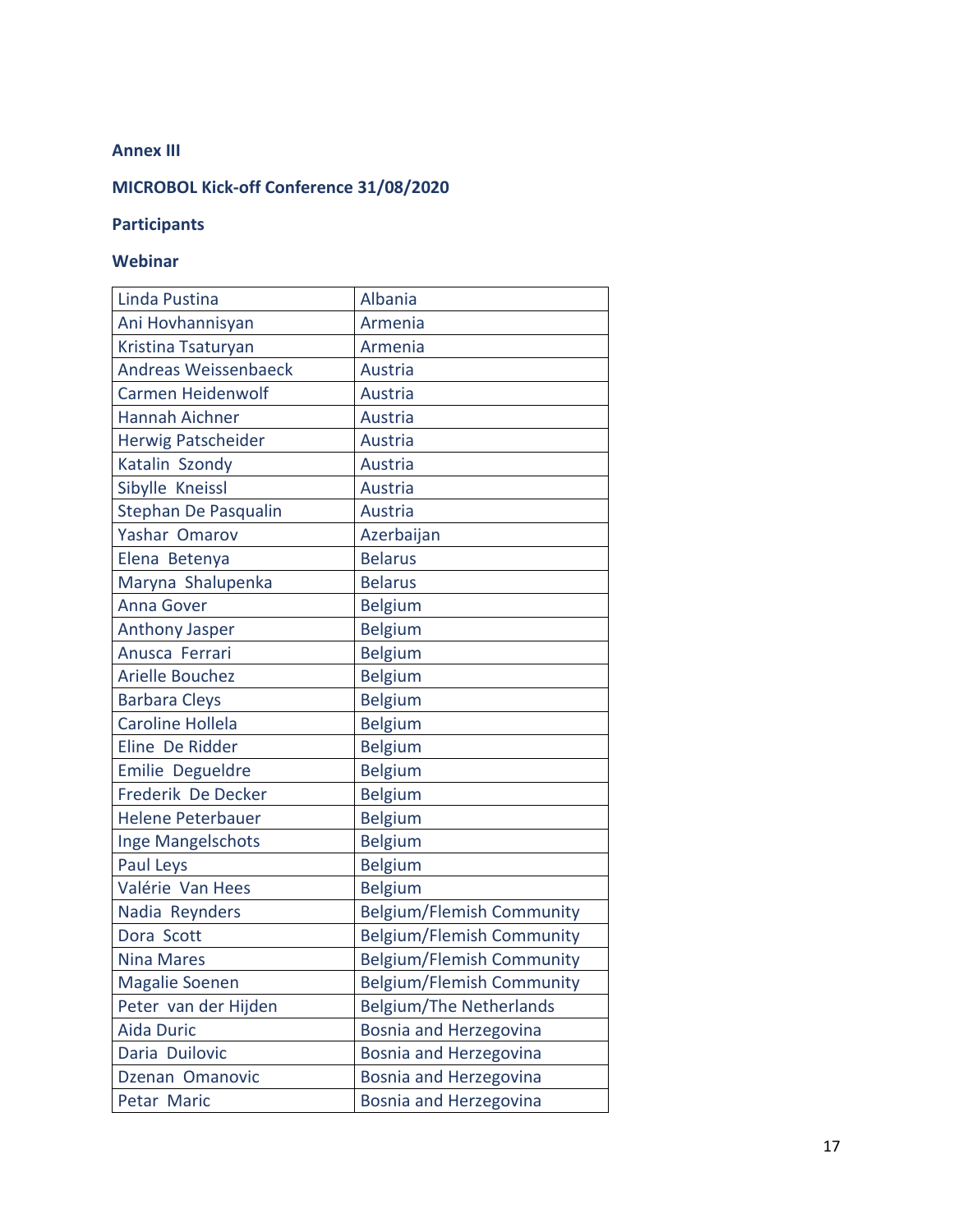| Ana Tecilazić Goršić     | Croatia                    |
|--------------------------|----------------------------|
| Leonardo Marusic         | Croatia                    |
| Andreas Papoulas         | Cyprus                     |
| Lenka Skrabalova         | <b>Czech Republic</b>      |
| Martina Vidlakova        | <b>Czech Republic</b>      |
| Hanne Shapiro            | <b>Denmark</b>             |
| George Ubachs            | <b>EADTU</b>               |
| Maria Kelo               | <b>ENQA</b>                |
| Karl Dittrich            | <b>EQAR</b>                |
| Melinda Szabo            | <b>EQAR</b>                |
| Colin Tück               | <b>EQAR</b>                |
| <b>Heli Matissen</b>     | Estonia                    |
| <b>Janne Pukk</b>        | Estonia                    |
| Gohar Hovhannisyan       | <b>ESU</b>                 |
| Jakub Grodecki           | <b>ESU</b>                 |
| Alessandro Arienzo       | <b>ETUCE</b>               |
| Karin Åmossa             | <b>ETUCE</b>               |
| Ole Espen Rakkestad      | <b>ETUCE</b>               |
| Elena Cirlan             | <b>EUA</b>                 |
| Hanne Smidt              | <b>EUA</b>                 |
| Michael Gaebel           | <b>EUA</b>                 |
| Tia Loukkola             | <b>EUA</b>                 |
| Gemma Fagan              | <b>EUA</b>                 |
| <b>EURASHE EURASHE</b>   | <b>EURASHE</b>             |
| <b>Vaidotas VILIUNAS</b> | <b>EURASHE</b>             |
| Koen Nomden              | <b>European Commission</b> |
| Lucie Trojanova          | <b>European Commission</b> |
| Klara Engels-Perenyi     | <b>European Commission</b> |
| Vanessa Debiais-Sainton  | <b>European Commission</b> |
| Patrick Van den Bosch    | <b>External Evaluator</b>  |
| Carita Blomqvist         | <b>Finland</b>             |
| Jonna Korhonen           | <b>Finland</b>             |
| Katri Tervaspalo         | <b>Finland</b>             |
| Maija Innola             | Finland                    |
| Sanna Hirsivaara         | <b>Finland</b>             |
| Sinikka Tamminen         | <b>Finland</b>             |
| Sirpa Moitus             | Finland                    |
| Eliane Kotler            | France                     |
| Hélène Bekker            | <b>France</b>              |
| Katia Dolgova-Dreyer     | <b>Council of Europe</b>   |
| <b>Sabine Menu</b>       | France                     |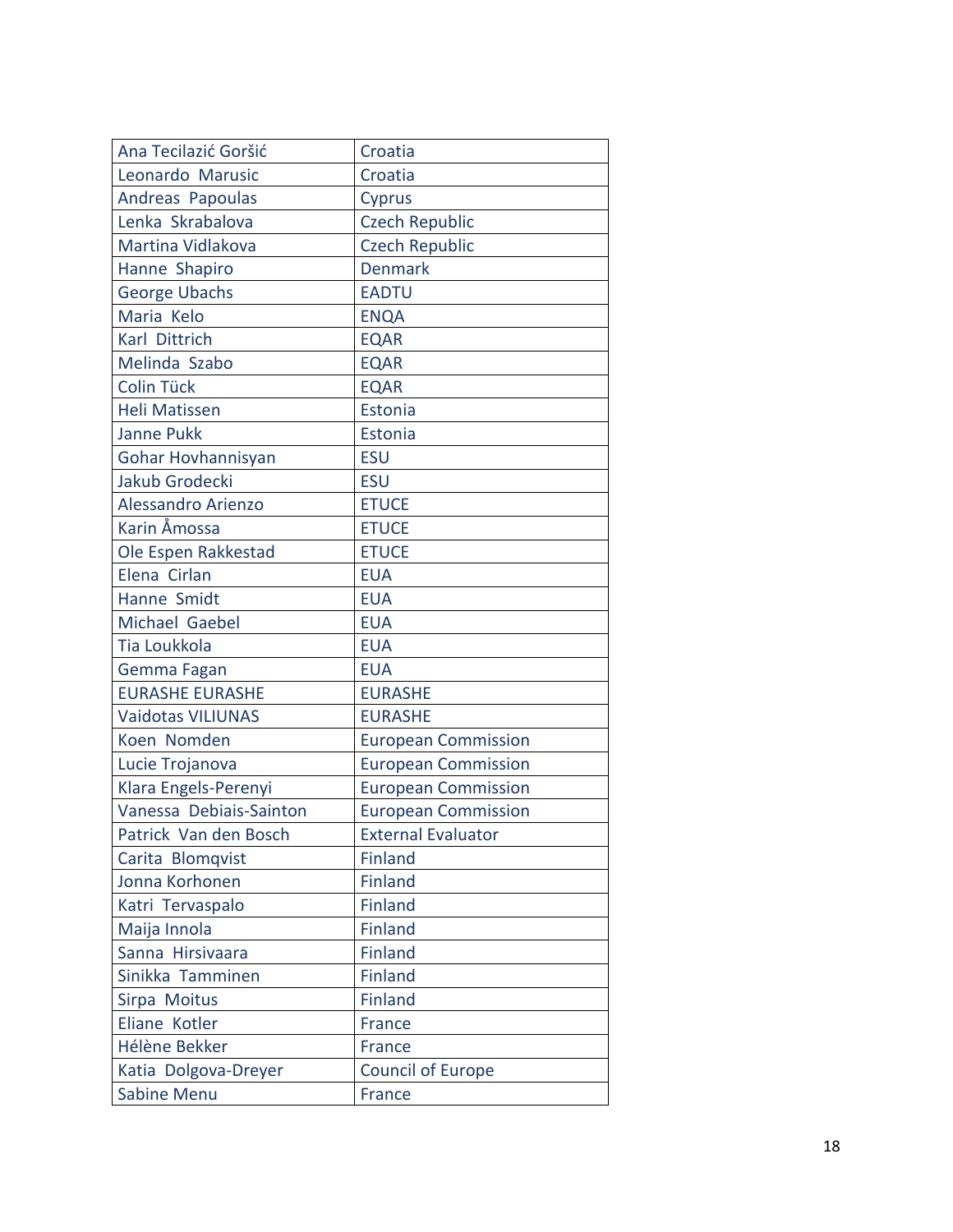| Ketevan Panchulidze         | Georgia            |
|-----------------------------|--------------------|
| Lasha Margishvili           | Georgia            |
| David Akrami Flores         | Germany            |
| Katrin Mayer-Lantermann     | Germany            |
| Alexandra Karvouni          | Greece             |
| <b>Yiannis Catsanevakis</b> | Greece             |
| Melanie Rosenbaum           | <b>Holy See</b>    |
| Andras Derenyi              | <b>Hungary</b>     |
| Beatrix Borza               | <b>Hungary</b>     |
| Orsolya Heuer               | <b>Hungary</b>     |
| Péter Levente Lakatos       | Hungary            |
| Angela Lambkin              | Ireland            |
| <b>Barbara Kelly</b>        | Ireland            |
| <b>Nora Trench Bowles</b>   | Ireland            |
| <b>Alberto CIOLFI</b>       | Italy              |
| Andrea Minischiello         | Italy              |
| Chiara Finocchietti         | Italy              |
| Claudio Franchi             | Italy              |
| Kathy Isaacs                | Italy              |
| Silvia Bianco               | Italy              |
| Vincenzo Zara               | Italy              |
| Amantay Nurmagambetov       | Kazakhstan         |
| Assel Shukurova             | Kazakhstan         |
| Daiga Ivsina                | Latvia             |
| Krista Anna Belševica       | Latvia             |
| <b>Maris Stinkulis</b>      | Latvia             |
| Aurelija Valeikiene         | Lithuania          |
| Kristina Sutkute            | Lithuania          |
| Rasa Penkauskiene           | Lithuania          |
| <b>Bernard Carabott</b>     | Malta              |
| Graziella Grech             | Malta              |
| Jon Vercellono              | Malta              |
| <b>Madonna Maroun</b>       | Malta              |
| Martina Vella               | Malta              |
| Rose Anne Cuschieri         | Malta              |
| Viktoriia Maltseva          | Malta              |
| Nadejda Velisco             | Moldova            |
| Ana Rutovic                 | Montenegro         |
| Bas Wegewijs                | <b>Netherlands</b> |
| Hanna Reczulska             | Poland             |
| Jacek Lewicki               | Poland             |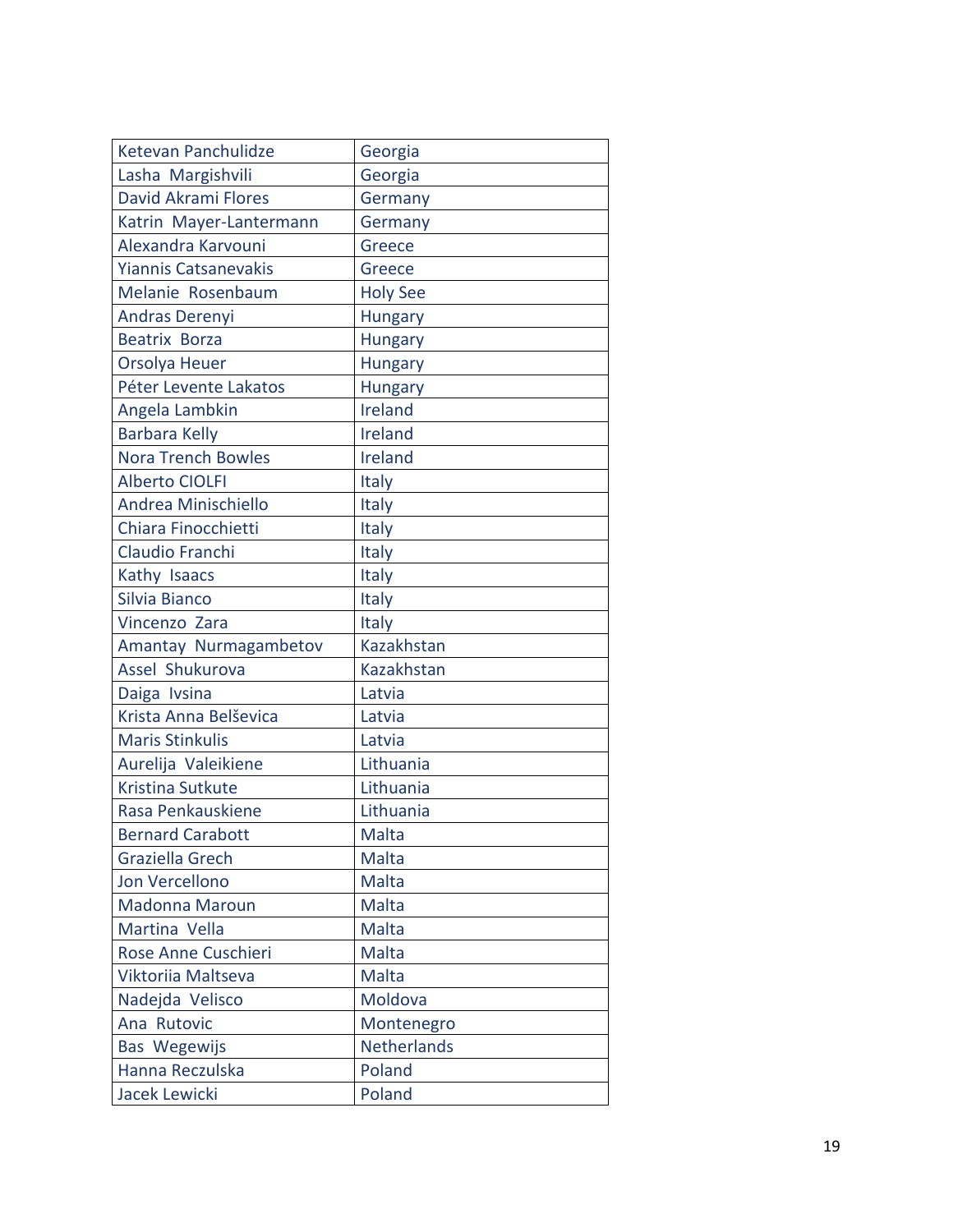| Jakub Brdulak                   | Poland          |
|---------------------------------|-----------------|
| Renata Korzeniowska-Pucułek     | Poland          |
| Adrian Iordache                 | Romania         |
| Cristina Ghitulica              | Romania         |
| Elena Vilcea                    | Romania         |
| <b>Tiberiu-Gabriel Dobrescu</b> | Romania         |
| Nadezda Kamynina                | <b>Russia</b>   |
| Vanja Nedeljkovic               | Serbia          |
| Andrea Zacharova                | Slovakia        |
| Andrej Piovarči                 | Slovakia        |
| Ildiko Pathoova                 | Slovakia        |
| Peter Ondreicka                 | Slovakia        |
| Anthony Camilleri               | Slovenia        |
| Carmen L. Padron-Napoles        | Slovenia        |
| Duša Marjetič                   | Slovenia        |
| Jana Sedej                      | Slovenia        |
| Marina Očko                     | Slovenia        |
| Rolf Reinhardt                  | Speaker         |
| <b>Brita Lundh</b>              | Sweden          |
| <b>Robin Moberg</b>             | Sweden          |
| Ulf Hedbjörk                    | Sweden          |
| <b>Antoine Maret</b>            | Switzerland     |
| Aurélia Robert-Tissot           | Switzerland     |
| <b>Isabella Brunelli</b>        | Switzerland     |
| <b>Suzanne Monnier</b>          | Switzerland     |
| <b>Bundit Thipakorn</b>         | <b>Thailand</b> |
| Katrien Bardoel                 | The Netherlands |
| Marianne van Exel               | The Netherlands |
| Elif Hunturk Yavuz              | <b>Turkey</b>   |
| Kateryna Suprun                 | <b>Ukraine</b>  |
| <b>Olexander Smyrnov</b>        | <b>Ukraine</b>  |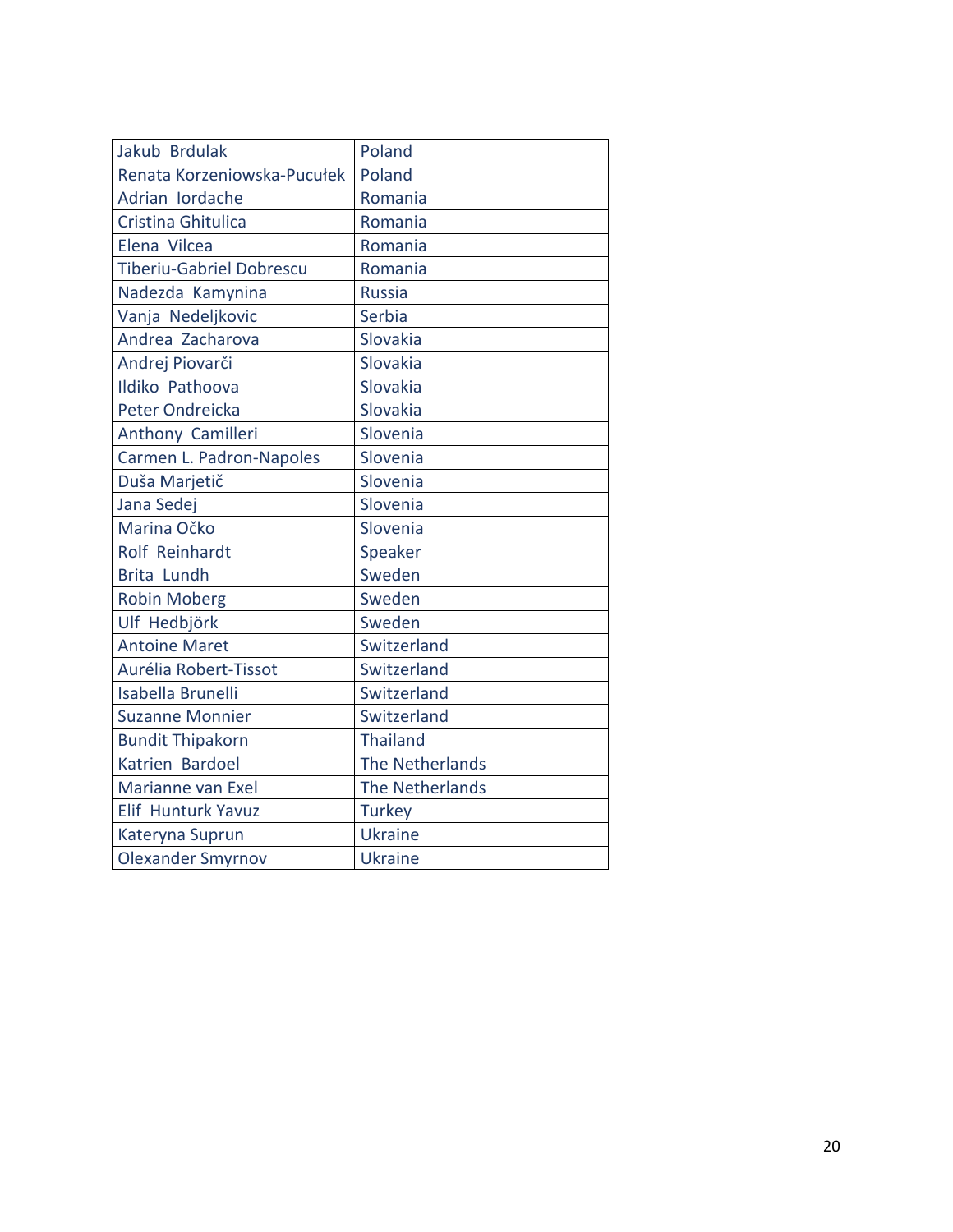#### **Annex IV**

#### **MICROBOL Kick-off Conference 1/09/2020**

#### **Participants**

## **Working Group on QA**

| Linda Pustina               | Albania                          |
|-----------------------------|----------------------------------|
| Herwig Patscheider          | Austria                          |
| Katalin Szondy              | Austria                          |
| Sibylle Kneissl             | Austria                          |
| Lala Abasova                | Azerbaijan                       |
| <b>Arielle Bouchez</b>      | <b>Belgium</b>                   |
| Frederik De Decker          | <b>Belgium</b>                   |
| Dora Scott                  | <b>Belgium/Flemish Community</b> |
| <b>Magalie Soenen</b>       | <b>Belgium/Flemish Community</b> |
| Peter van der Hijden        | <b>Belgium/The Netherlands</b>   |
| Petar Maric                 | Bosnia and Herzegovina           |
| Ana Tecilazić Goršić        | Croatia                          |
| Leonardo Marusic            | Croatia                          |
| Andreas Papoulas            | Cyprus                           |
| Martina Vidlakova           | <b>Czech Republic</b>            |
| Šimon Stiburek              | <b>Czech Republic</b>            |
| Maria Kelo                  | <b>ENQA</b>                      |
| Colin Tück                  | <b>EQAR</b>                      |
| Kaija Kumpas-Lenk           | Estonia                          |
| Jakub Grodecki              | <b>ESU</b>                       |
| Karin Åmossa                | <b>ETUCE</b>                     |
| Elena Cirlan                | <b>EUA</b>                       |
| <b>Vaidotas Viliunas</b>    | <b>EURASHE</b>                   |
| Koen Nomden                 | <b>European Commission</b>       |
| Klara Engels-Perenyi        | <b>European Commission</b>       |
| Patrick Van den Bosch       | <b>External Evaluator</b>        |
| Maija Innola                | <b>Finland</b>                   |
| Sirpa Moitus                | Finland                          |
| Eliane Kotler               | France                           |
| Sabine Menu                 | France                           |
| Lali Giorgidze              | Georgia                          |
| Katrin Mayer-Lantermann     | Germany                          |
| <b>Yiannis Catsenavakis</b> | Greece                           |
| <b>Beatrix Borza</b>        | <b>Hungary</b>                   |
| Péter Levente Lakatos       | Hungary                          |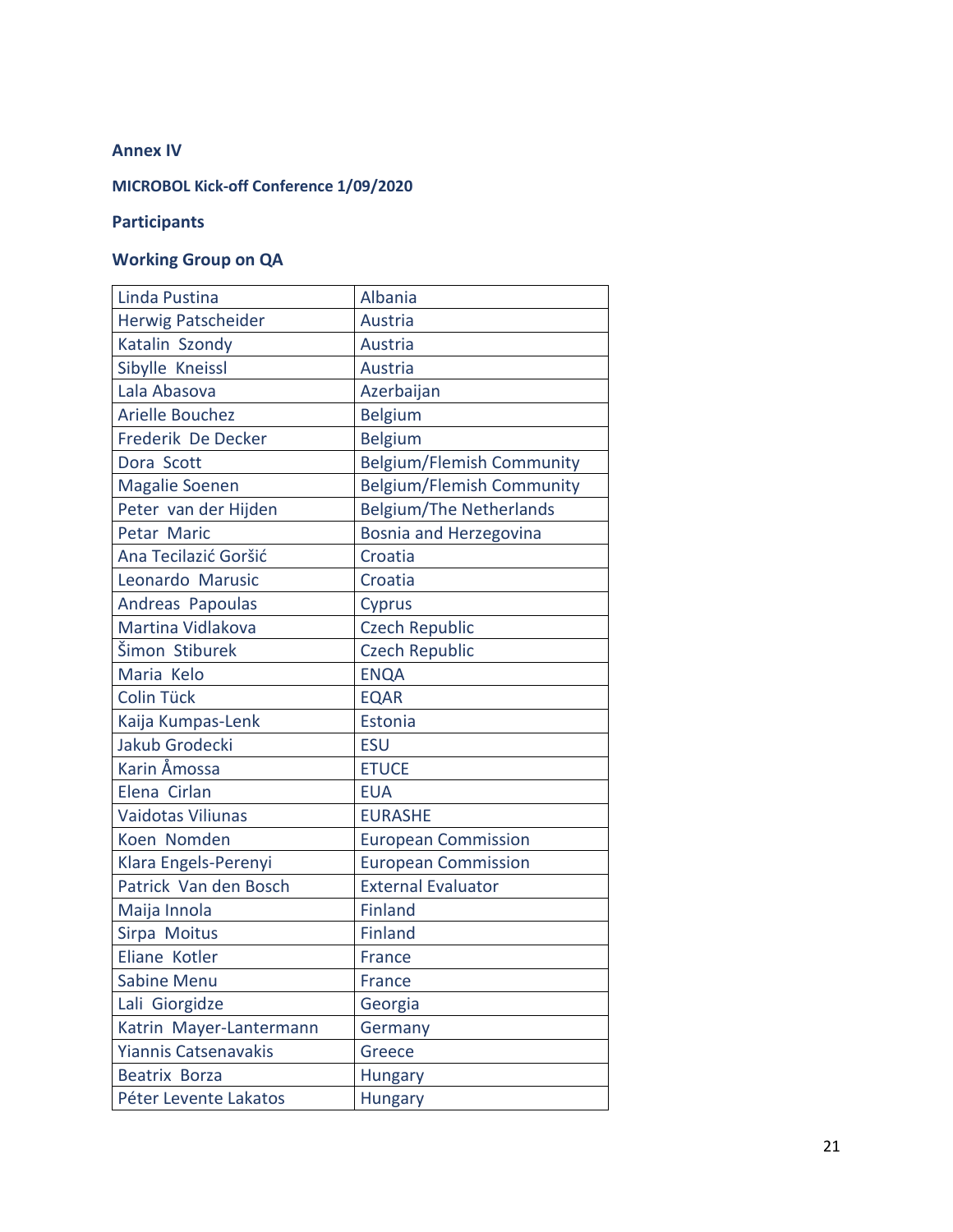| <b>Alberto Ciolfi</b>    | Italy           |
|--------------------------|-----------------|
| Chiara Finocchietti      | <b>Italy</b>    |
| Silvia Bianco            | <b>Italy</b>    |
| Vincenzo Zara            | <b>Italy</b>    |
| Assel Shukurova          | Kazakhstan      |
| Sarmite Rutkovska        | Latvia          |
| Aušra Leskauskaite       | Lithuania       |
| Rasa Penkauskiene        | Lithuania       |
| Graziella Grech          | Malta           |
| Viktoriia Maltseva       | Malta           |
| Ana Rutovic              | Montenegro      |
| Jakub Brdulak            | Poland          |
| Cristina Ghitulica       | Romania         |
| Elena Vilcea             | Romania         |
| Andrea Zacharova         | Slovakia        |
| Ildiko Pathoova          | Slovakia        |
| Peter Ondreicka          | Slovakia        |
| Anthony Camilleri        | Slovenia        |
| Ulf Hedbjörk             | Sweden          |
| <b>Isabella Brunelli</b> | Switzerland     |
| Marianne van Exel        | The Netherlands |
|                          |                 |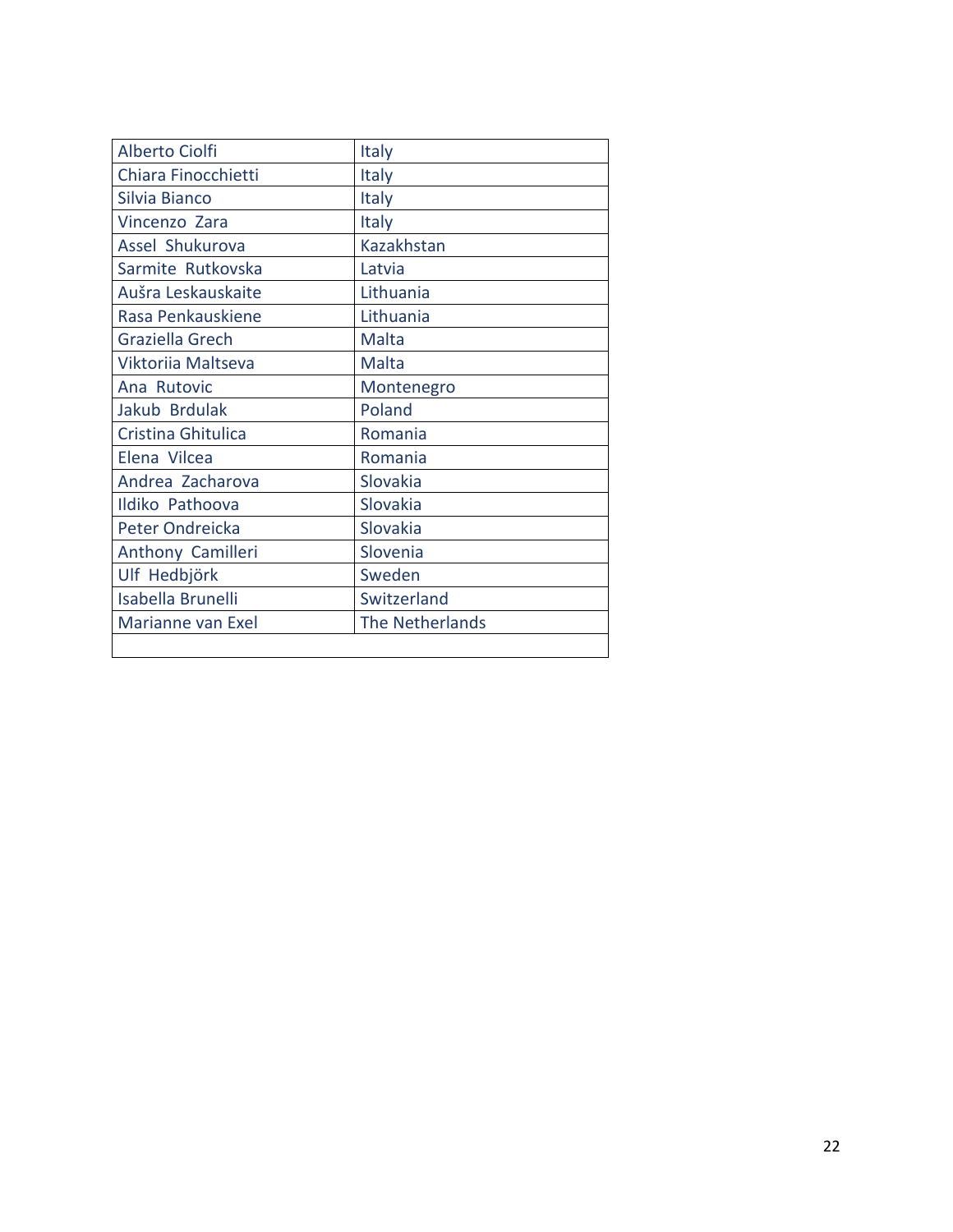#### **Annex V**

## **MICROBOL Kick-off Conference 1/09/2020**

## **Participants**

## **Working Group on QF & ECTS**

| Linda Pustina             | Albania                          |
|---------------------------|----------------------------------|
| Jordi Llombart            | Andorra                          |
| Kristina Tsaturyan        | Armenia                          |
| Andreas Weissenbaeck      | Austria                          |
| <b>Carmen Heidenwolf</b>  | Austria                          |
| Sibylle Kneissl           | Austria                          |
| Frederik De Decker        | <b>Belgium</b>                   |
| Dora Scott                | <b>Belgium/Flemish Community</b> |
| <b>Magalie Soenen</b>     | <b>Belgium/Flemish Community</b> |
| Peter van der Hijden      | <b>Belgium/The Netherlands</b>   |
| Ana Tecilazić Goršić      | Croatia                          |
| Leonardo Marusic          | Croatia                          |
| Kyriacos Charalambous     | Cyprus                           |
| Lenka Skrabalova          | <b>Czech Republic</b>            |
| <b>George Ubachs</b>      | <b>EADTU</b>                     |
| Maria Kelo                | <b>ENQA</b>                      |
| <b>Janne Pukk</b>         | Estonia                          |
| Ole Espen Rakkestad       | <b>ETUCE</b>                     |
| Elena Cirlan              | <b>EUA</b>                       |
| Michal Karpíšek           | <b>EURASHE</b>                   |
| Koen Nomden               | <b>European Commission</b>       |
| Klara Engels-Perenyi      | <b>European Commission</b>       |
| Patrick Van den Bosch     | <b>External Evaluator</b>        |
| Carita Blomqvist          | <b>Finland</b>                   |
| Jonna Korhonen            | <b>Finland</b>                   |
| Eliane Kotler             | France                           |
| Sabine Menu               | France                           |
| Ketevan Panchulidze       | Georgia                          |
| Alexandra Karvouni        | Greece                           |
| Melanie Rosenbaum         | <b>Holy See</b>                  |
| Orsolya Heuer             | <b>Hungary</b>                   |
| <b>Nora Trench Bowles</b> | Ireland                          |
| Andrea Minischiello       | Italy                            |
| Chiara Finocchietti       | Italy                            |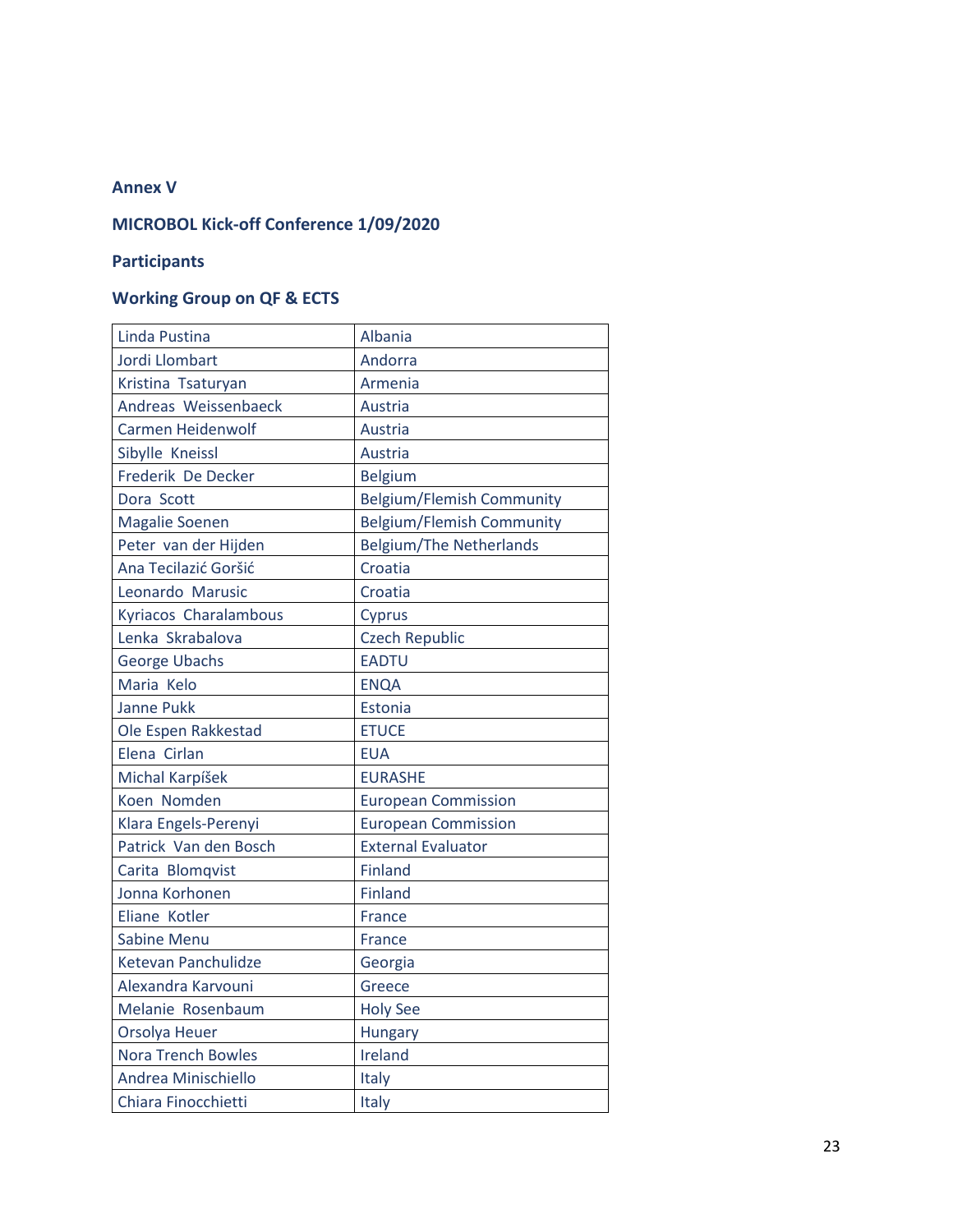| Kathy Isaacs                    | Italy       |
|---------------------------------|-------------|
| Silvia Bianco                   | Italy       |
| Vincenzo Zara                   | Italy       |
| Amantay Nurmagambetov           | Kazakhstan  |
| <b>Madonna Maroun</b>           | Malta       |
| Martina Vella                   | Malta       |
| Jacek Lewicki                   | Poland      |
| <b>Tiberiu-Gabriel Dobrescu</b> | Romania     |
| Vanja Nedeljkovic               | Serbia      |
| Peter Ondreicka                 | Slovakia    |
| Marina Očko                     | Slovenia    |
| Ildikó Pathóová                 | Slovakia    |
| Brita Lundh                     | Sweden      |
| <b>Antoine Maret</b>            | Switzerland |
| Aurélia Robert-Tissot           | Switzerland |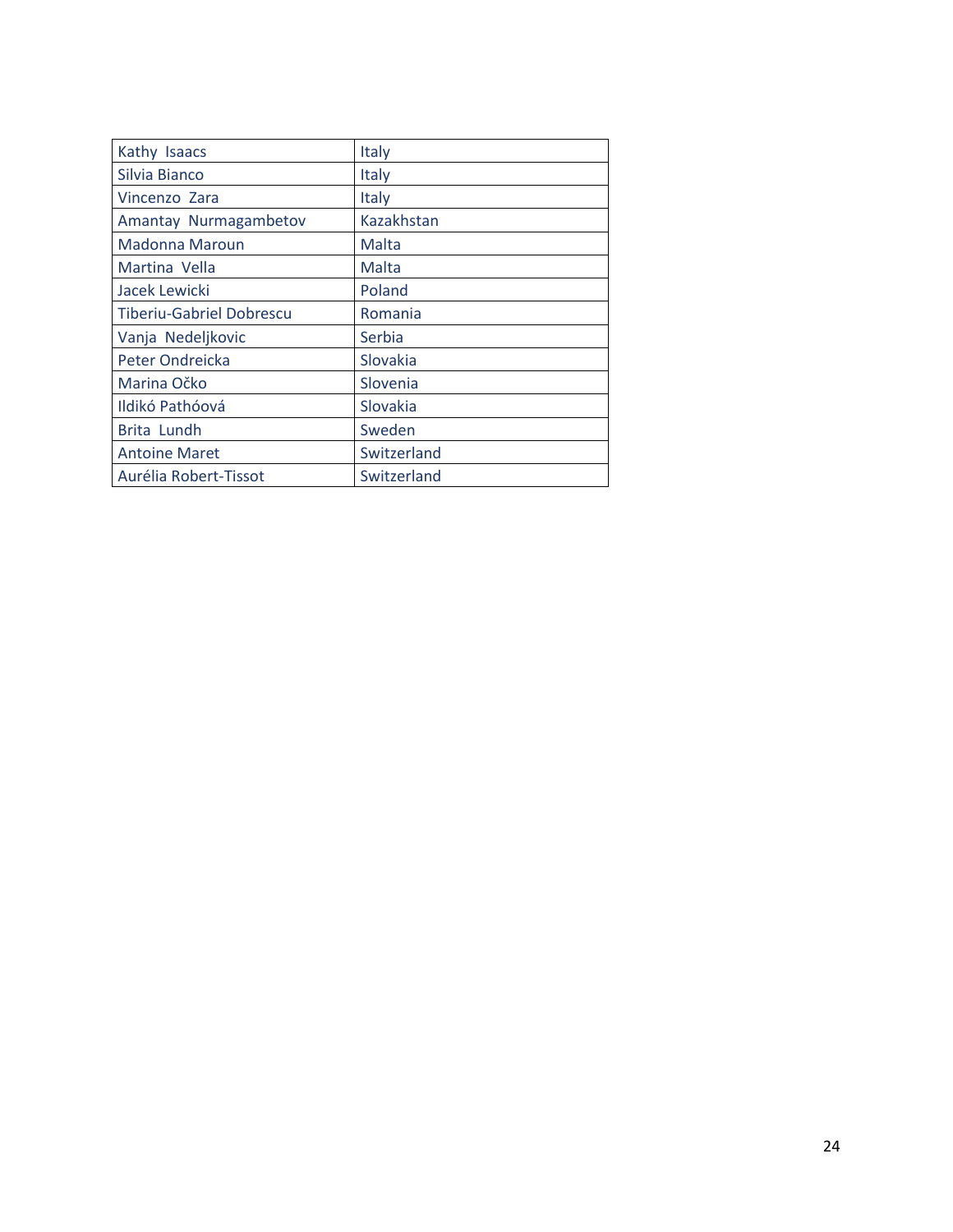#### **Annex VI**

## **MICROBOL Kick-off Conference 1/09/2020**

## **Participants**

## **Working Group on Recognition**

| Linda Pustina            | Albania                          |
|--------------------------|----------------------------------|
| Gayane Harutyunyan       | Armenia                          |
| <b>Hannah Aichner</b>    | <b>Austria</b>                   |
| Sibylle Kneissl          | Austria                          |
| <b>Arielle Bouchez</b>   | <b>Belgium</b>                   |
| Frederik De Decker       | <b>Belgium</b>                   |
| <b>Helene Peterbauer</b> | <b>EUA</b>                       |
| Lucie Trojanova          | <b>Belgium</b>                   |
| Maria Kelo               | <b>ENQA</b>                      |
| <b>Martina Darmanin</b>  | <b>ESU</b>                       |
| Dora Scott               | <b>Belgium/Flemish Community</b> |
| <b>Magalie Soenen</b>    | <b>Belgium/Flemish Community</b> |
| Peter van der Hijden     | <b>Belgium/The Netherlands</b>   |
| Ana Tecilazić Goršić     | Croatia                          |
| Leonardo Marusic         | Croatia                          |
| Kyriacos Charalambous    | Cyprus                           |
| <b>David Pavlorek</b>    | <b>Czech Republic</b>            |
| Michal Karpíšek          | <b>EURASHE</b>                   |
| Koen Nomden              | <b>European Commission</b>       |
| Klara Engels-Perenyi     | <b>European Commission</b>       |
| Patrick Van den Bosch    | <b>External Evaluator</b>        |
| Katri Tervaspalo         | <b>Finland</b>                   |
| Sinikka Tamminen         | <b>Finland</b>                   |
| Hélène Bekker            | <b>France</b>                    |
| <b>Sabine Menu</b>       | <b>France</b>                    |
| Susanne Wilking          | Germany                          |
| Melanie Rosenbaum        | <b>Holy See</b>                  |
| Andras Derenyi           | <b>Hungary</b>                   |
| Chiara Finocchietti      | Italy                            |
| Silvia Bianco            | Italy                            |
| Vincenzo Zara            | Italy                            |
| Assel Shukurova          | Kazakhstan                       |
| Sarmite Rutkovska        | Latvia                           |